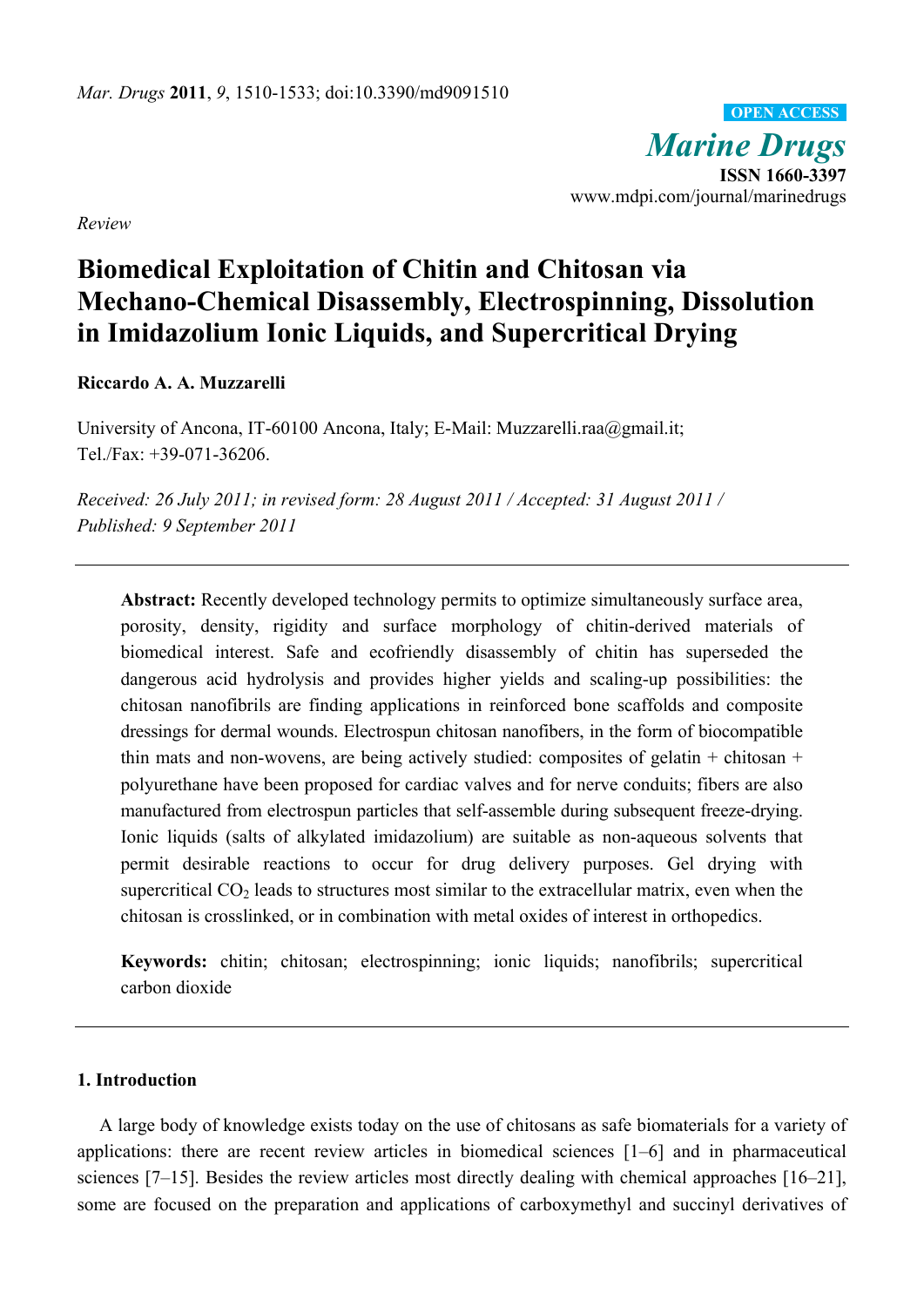chitin and chitosan with particular attention to their biomedical applications [22]; on the hydrophobic modifications of chitosans mainly for gene delivery in comparison with polyethyleneimine and polylysine [23], while more general treatments are also available [24–26]. Reviews on the safety of chitin have been published recently [27,28].

Chitins and chitosans and their beneficial characteristic properties could certainly be even further improved by more elaborate refinements of the technological approaches to enable further exploitation of the amply available chitin resources. The scope of the present review article is to provide technical details and evaluations of results, suitable for the appreciation of the immediate potential developments of the title technologies.

# **2. Chitin and Chitosan Nanofibrils**

In the area of the isolation and characterization of nanofibrils (otherwise called chitin nanocrystals, or whiskers), significant scientific and technological advances have recently been made. In particular, articles were published dealing with: (i) disassembly of chitin for the isolation of nanochitin by mechanical means in the presence of minor amounts of acetic acid; (ii) disassembly of chitosan; (iii) preparation of nanochitosan from partially deacetylated chitin.

# *2.1. Mechanical Disassembly of Chitin Nanofibrils*

Chitin nanofibers were prepared by Kose and Kondo [29] by using the aqueous counter collision method that provided homogeneous aqueous dispersion of chitin nanofibers having a width of 10–20 nm. The mechanical disassembly of chitin has suddenly attracted much attention: in fact, suspensions of crude  $\alpha$ -chitin were treated first with a blender, and then the slurry of 1% purified chitin was passed through a grinder at 1500 rpm, with a clearance gauge of 0.15 mm shift as demonstrated by Ifuku *et al.* [30].

The same team developed the concept that it would be advantageous to enhance the cationic repulsion existing between chitin fibers with the aid of partial protonation in order to disassemble the chitin: a protonation degree as small as 4% or less is sufficient to weaken the hydrogen bonds that protect the tight chitin structure [31]. Various industrial chitins, including the  $\alpha$ -polymorphs, by this route yield nanofibrils having a high degree of crystallinity and 10–20 nm cross-section.

According to Shams *et al.* [32] several drops of acetic acid were added to the 1% slurry of purified wet chitin to adjust the pH value at 3–4 and to facilitate the fibrillation: the suspension was then blended for 10 min at a speed of 37,000 rpm, and kept in a never-dried condition. The neutralized disassembled nanofibrils were dispersed in water (0.1%) and a colloidal structure was obtained, indicating that the chitin fibrils were homogeneously dispersed: it was vacuum-filtered on a polytetrafluoroethylene membrane (0.1 μm porosity) to produce a dry sheet having diameter 9 cm, thickness 55  $\mu$ m, and density 1.0 g/cm<sup>3</sup>. The dried sheets were impregnated with neat acrylic resin (refractive index 1.536) in such a way as to obtain transparent nanocomposites, with 40% chitin content. The width distribution evaluated directly from the SEM images demonstrated that almost 70% of the nanofibril width was in the range 20–30 nm. The degree of *N*-acetylation 0.93 of the nanofibers was obtained by elemental analysis and indicated that no deacetylation occurred in the course of the treatment. Furthermore, the polysaccharide did not lose its transparency because fibers or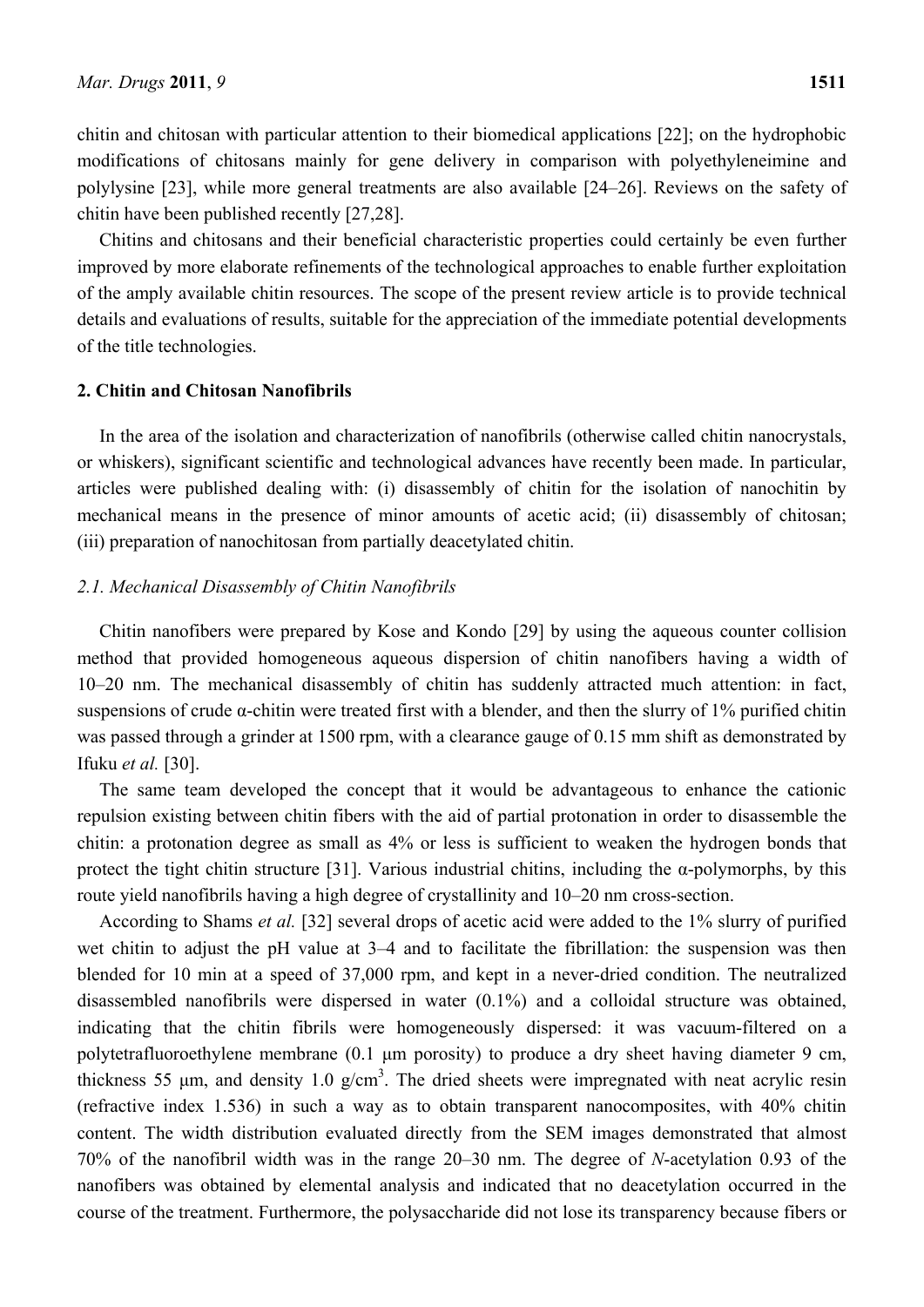particles which have such a small diameter do not produce light scattering; as a consequence it was claimed useful for optical devices. As an extension of that work, optically transparent chitin nanofibril composites were fabricated with 11 different types of (meth)acrylic resins. Chitin nanofibers significantly increased the Young's modulus and the tensile strength, and decreased the thermal expansion of all (meth)acrylic resins due to the reinforcement effect of chitin nanofibers endowed with extended crystal structure [33,34].

Incidentally, under the same conditions, ultrasonication was applied to the chitin slurries for 2 min using an ultrasonic homogenizer at 19.5 kHz and the 300 W output power (probe tip diameter 7 mm); the temperature increase was  $\leq$   $\degree$ C during the ultrasonication [35].

The disadvantages of the earlier preparation methods were numerous and included low yield, dangerous handling of boiling HCl, disposal of the colored HCl solution, recovery of enormous quantities of slightly acidic water, difficult adjustment of the pH value because of the strength of HCl, scaling-up troubles and excessive costs. The new technology that permits today the treatment of industrial chitin dry powders instead of "never dried" chitins removes the most important limitation of the large-scale production of nanochitin. This technology provides a significant advantage towards chitin exploitation, in terms of transportation costs, stable supply, shelf life and storage space, since chitin nanofibers can be prepared from light, low volume, and non-perishable dry chitin.

# *2.2. Mechanical Disassembly of Chitosan Nanofibrils*

High-pressure homogenization was combined with wet-grinding to disassemble suspended chitosan particles into nano-chitosan [36]. The chitosan slurry was forced to pass through the wet-grinding machine at the flow rate of 10 L/h and then it was poured into the stainless-steel tank of a Microfluidizer (M-100P, Microfluidics Corp. MA, USA) equipped with a pair of ceramic (200 μm) and diamond (87 μm) interaction chambers; it was cooled and then released back to the tank for the next cycle. Under the pressure of 207 MPa, the ground slurry passed 10 times through the interaction chambers at the flow rate of 8 L/h; then, the homogenized chitosan slurry was centrifuged at 1000 rpm for 5 min to remove the sediment and to yield a homogeneous chitosan suspension that was used to prepare a high strength liquid crystal thin film at relatively low temperature. There was no pattern or fingerprint found in the control cast films, meaning that chitosan nanofibrils self-assembled with cholesteric structure. Whilst the chitosan cast film possessed high tensile strength (about  $35.8 \pm 7.6$  MPa) and Young's modulus (about  $580.0 \pm 21.8$  MPa), the chitosan liquid crystal film had higher values up to  $100.5 \pm 4.0$  MPa, and  $2.2 \pm 0.2$  GPa, respectively, that are typical for liquid crystalline polymers [37].

#### *2.3. Nanochitosan Obtained from Partially Deacetylated Chitin, or from Deacetylated Nanochitin*

For this preparation, the deacetylation of chitin nanofibrils was made with 50% NaOH in the presence of borohydride; the molecular weight dropped to 59 kDa, much lower than the one of chitosan from chitin powder under the same conditions (422 kDa) [38]. The degree of deacetylation was 0.50 and the suspensions were colloidal at  $1-13%$ . The new methods however opened new routes directly to nanofibrillar chitosan, which is more versatile than chitin. The fine chitin powder was also deacetylated in a relatively mild way, thus producing nano-chitosan that underwent homogeneous dispersion at pH 3–4 [39].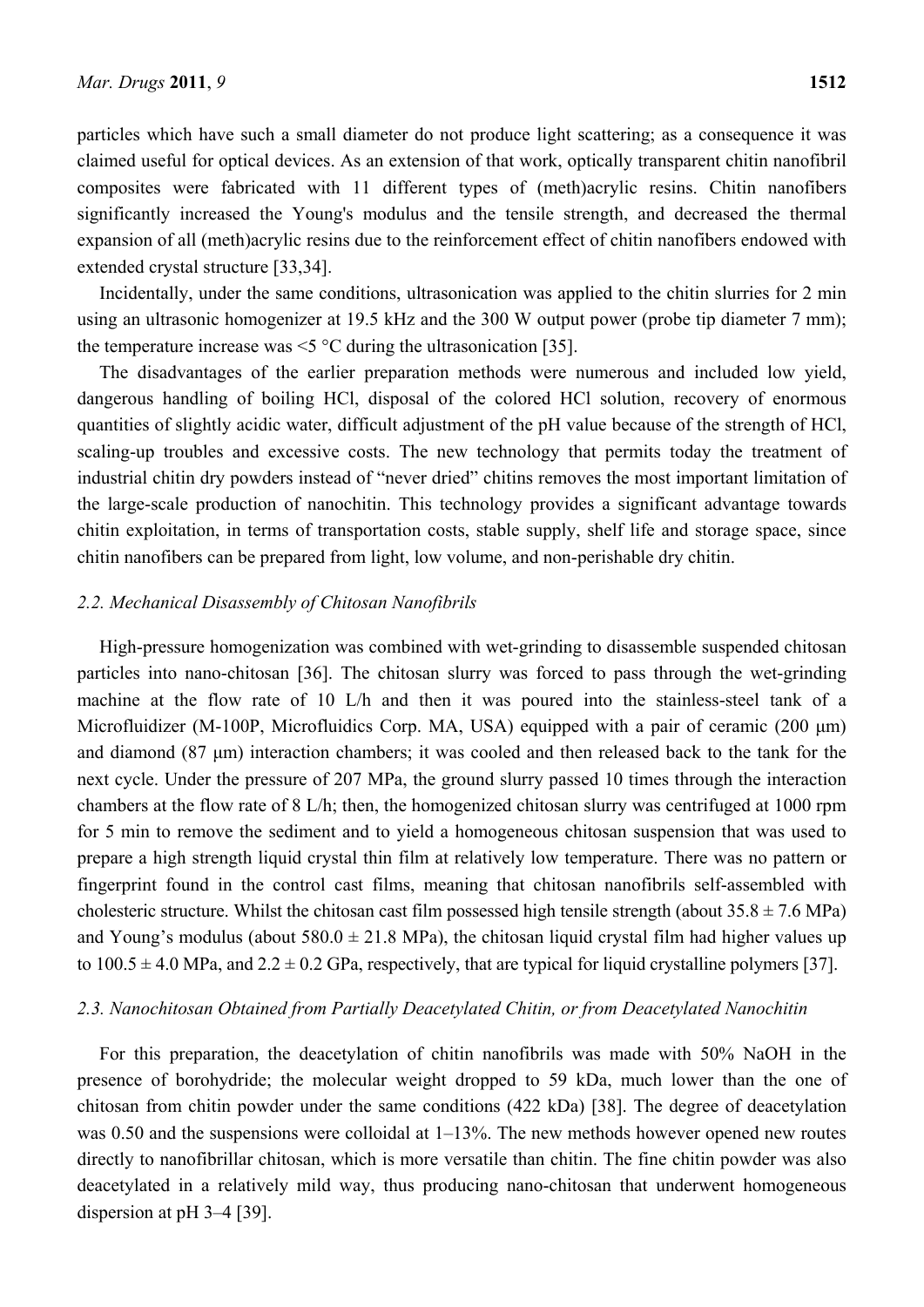## *2.4. Applications*

From the cell walls of five different types of mushrooms, chitin nanofibrils were isolated by removing glucans, minerals, and proteins, and subsequent grinding treatment under acidic conditions as described above. The chitin nanofibrils thus obtained by Ifuku *et al.* [40] were characterized by elemental analysis, FTIR spectrometry, and X-ray diffraction; they had uniform structure and were unusually long. The width of the nanofibers was in the range 20–28 nm and depended on the type of mushroom. The results showed that the  $\alpha$ -chitin structure was maintained and glucans remained on the nanofiber surface. It was deemed that the said nanofibrils of fungal origin might have anti-tumor applications and immune-modulating activity.

Exhaustive studies were made by Muzzarelli *et al.* [41] who incorporated crustacean chitin nanofibrils into wound dressings made of chitosan glycolate and dibutyryl chitin that were applied in a variety of traumatic wounds with limited number of changes and excellent final healing; the nanofibrils were characterized with advanced instrumental analytical techniques (Figure 1).

**Figure 1.** FTIR spectrum of spray-dried α-chitin nanofibrils ready for incorporation in a chitin + chitosan composite used for wound dressing. This spectrum showed for the first time unmatched resolution of all typical chitin bands. Reprinted from [41]. Copyright (2007) with permission from Elsevier.



Han *et al.* [42] investigated the influence of chitosan nanofiber scaffold on the production and infectivity of porcine endogenous retrovirus expressed by porcine hepatocytes. Freshly isolated porcine hepatocytes were cultured with a chitosan nanofiber scaffold, that prolonged the porcine endogenous retrovirus secreting time in pig hepatocytes, but did not appreciably influence its productive amount and infectivity, so it could be applied in the bioartificial liver without risk of virus transmission.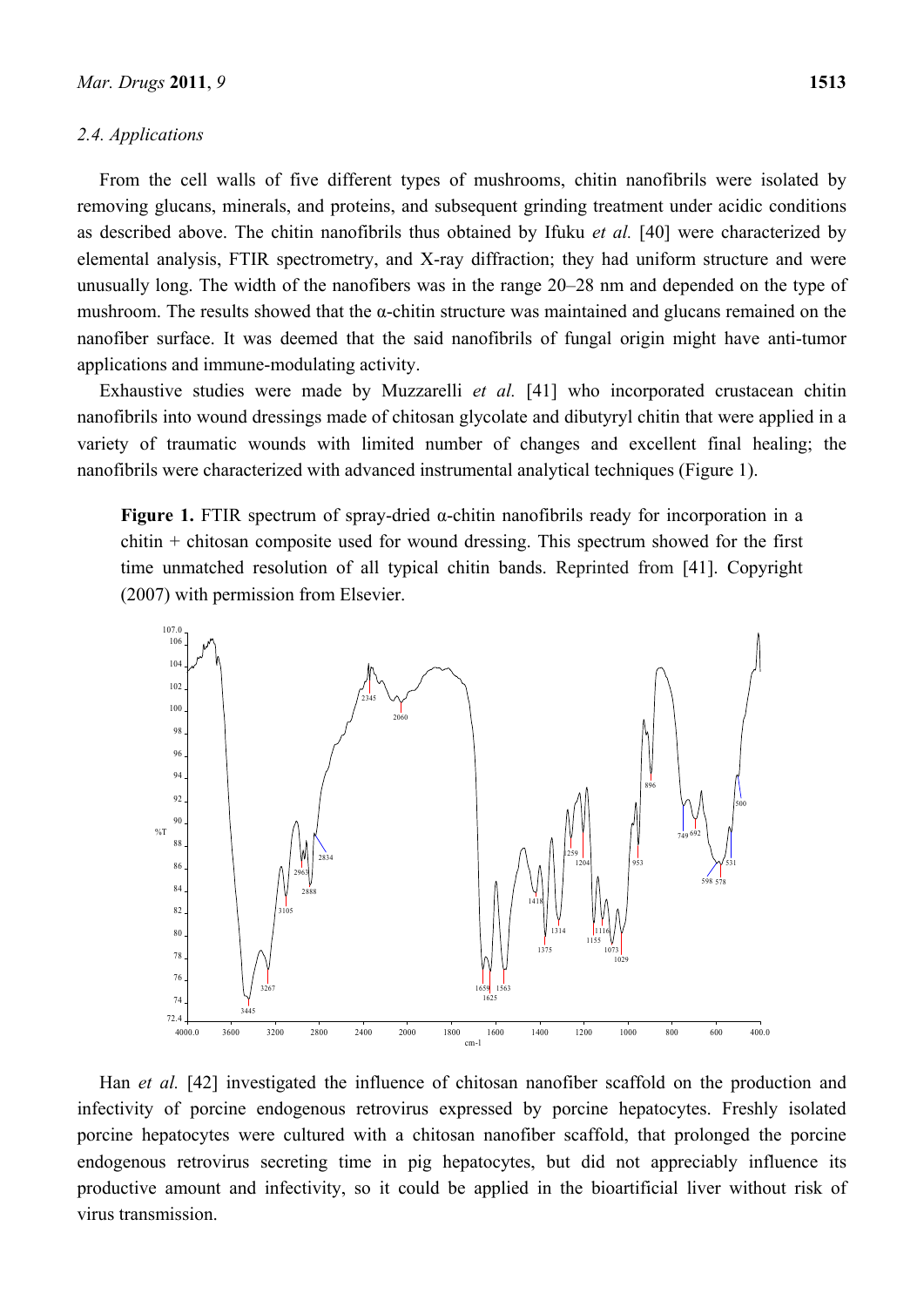Chitin nanofibrils 5–10 nm diameter were employed by Ma *et al.* [43] as barrier layers in a new class of thin-film nanofibrous composite membranes for water purification. The very high surface-to-volume ratio leads to high virus adsorption capacity as verified by MS2 bacteriophage testing, and offers further opportunities in drinking water applications. The low cost of raw chitin, the environmentally friendly fabrication process, and the impressive high flux indicate that such ultrafine nanofibril-based membranes can surpass conventional-membranes in many water applications.

The chitin nanofibrils were effective in stabilizing oil-in-water emulsions against coalescence, presumably because of the adsorption of the nanofibrils at the oil–water interface. The rheological data provided evidence for network formation in the emulsions with increasing chitin nanocrystal concentration. Such a gel-like behavior was attributed to the formation of a chitin nanocrystal network in the continuous phase. The stability of the emulsions to creaming increased linearly with nanofibril concentration [44].

Several more applications of chitin nanofibrils have already been developed, for example, waterborne polyurethane-based nanocomposites were prepared by Huang *et al.* [45] by incorporating small quantities of chitin nanofibrils as the nanophase: the nanofibrils loading of 3% showed the maximum tensile strength (28.8 MPa) and enhanced the Young's modulus (6.5 MPa),  $\sim$ 1.8- and 2.2-fold over those of neat polyurethane. The active surface and rigidity of nanofibrils facilitated formation of the interface for stress transferring and provided endurance to stress. The incorporation of chitosan nanofibrils in alginate fibers was achieved by mixing homogenized chitosan nanofibrils colloidal suspension with 6% w/v sodium alginate aqueous solution, followed by wet spinning [38].

Porous bone scaffolds with enhanced physical, mechanical and biological performances were prepared with hyaluronan and gelatin (1:1 w/w blend), and the reinforcing filler was  $\alpha$ -nanochitin; 1-ethyl-3-(3-dimethylaminopropyl) carbodiimide was used as a crosslinker [46]. The weight ratios of the nanochitin to the blend were up to 30%, the average pore size of the scaffolds ranged between 139 and 166 μm, regardless of the nanochitin content, but the incorporation of 2% nanochitin in the scaffolds doubled their tensile strength. The as-prepared nanochitin was in the form of slender rods with sharp ends  $(255 \pm 56 \times 31 \pm 6$  nm, with L/d aspect ratio ~8). Although the addition of 20–30% nanochitin improved thermal stability and resistance to biodegradation, the scaffolds with 10% were the best for supporting the proliferation of cultured human osteosarcoma cells.

Melatonin was adsorbed on the nanofibrils [47,48]; lipoic acid was likewise treated [49]. Glycerol plasticized-potato starch was mixed with chitin nanofibrils to prepare fully natural nano-composites by casting and evaporation: this led to improvements in tensile strength, storage modulus, glass transition temperature, and water vapor barrier properties of the composite. However, at >5% loading, aggregation of the nanofibrils took place with negative effects [50]. On the other hand, the effect of different concentrations of cellulose nanofibers, and plasticizer (glycerol) on tensile properties, water vapor permeability, and glass transition temperature of chitosan edible films were evaluated to work out a formulation that optimized their properties: the nanocomposite film with 15% cellulose nanofibers and 18% glycerol, comparable to some synthetic polymers in terms of strength and stiffness [51].

Chitin nanofibrils were acetylated to modify the fiber surface: the acetylation degree could be controlled from 0.99 to 2.96 by changing the reaction time. After a short acetylation (1 min), the moisture content of the nanocomposite decreased from 4.0 to 2.2%. The nanofibril shape was maintained and the thickness of the nanofibrils increased linearly with the acetylation degree.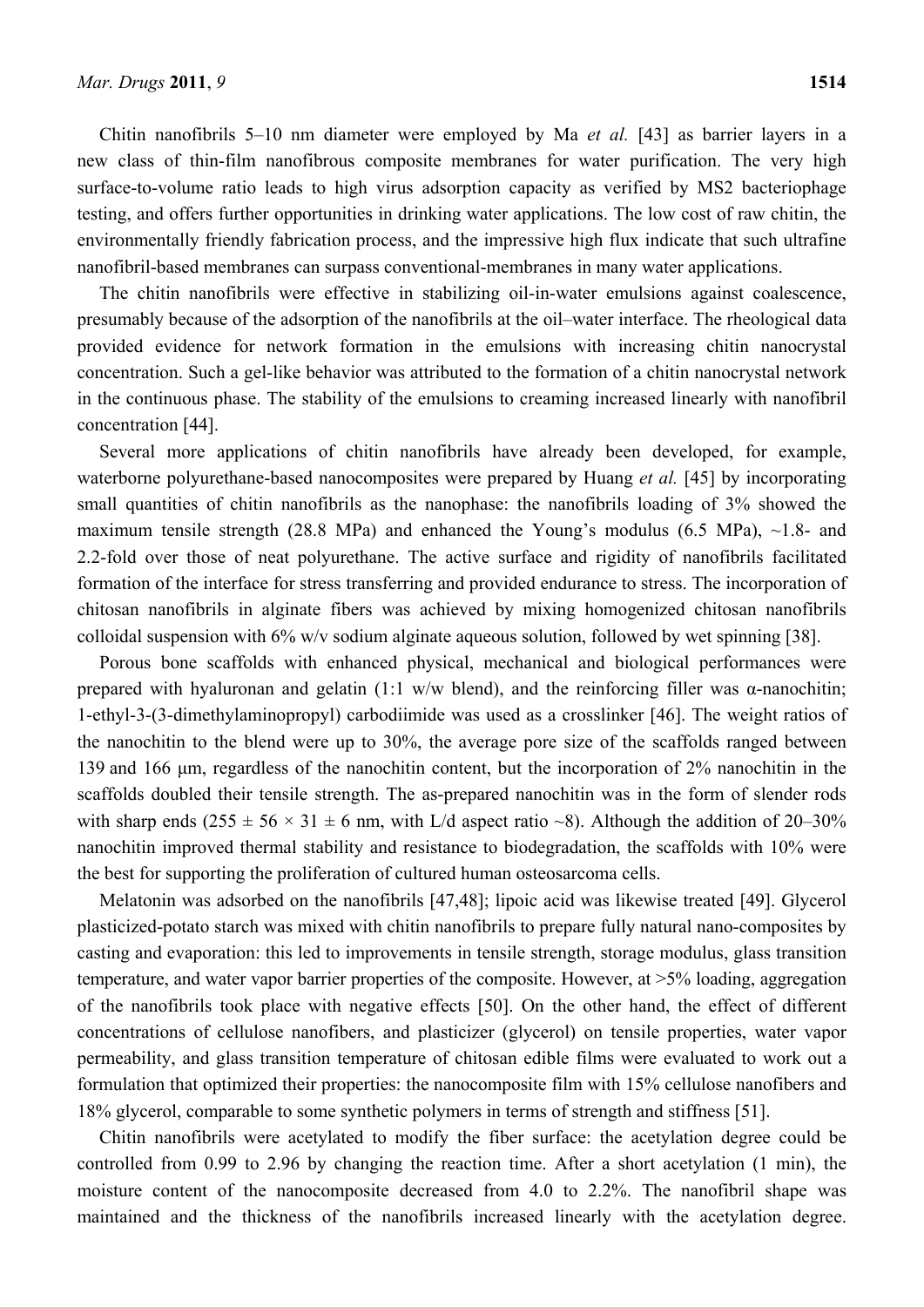Composites containing the acetylated chitin nanofibrils (25%) in acrylic resin were fabricated [34]. Nanofibers based on poly(vinyl alcohol) as the matrix, and  $\alpha$ -chitin nanofibrils (~31 nm × ~549 nm) were prepared [52]. Chitin nanofibrils were blended with polylactide to form organic composites, and with apatite or rectorite to form inorganic composites suitable for food-packaging applications [53–55].

#### **3. Electrospun Nanofibers**

Electrospun natural biopolymers are of great interest in the field of regenerative medicine due to their unique structure, biocompatibility, and potential to support controlled release of bioactive agents and/or the growth of cells near a site of interest. However, the scaling-up of chitosan nanofiber fabrication by electrospinning is problematic and challenging. First of all, solutions with a high concentration of chitosan are not injectable, while those with a very low concentration result in a low output rate. On the other hand, the large quantity of organic solvents used during the electrospinning process alters/denatures the structure and properties of the natural chitosan. Furthermore, due to its polyelectrolyte nature, chitosan cannot be continuously spun as droplets persistently form. It is well known that pore size and structure of a scaffold play a vital role in cell cultures because they are responsible not only for the adhesion, migration, and distribution of cells, but also for the exchange of nutrients and metabolic waste. Despite numerous efforts, issues relating to mechanical strength, uniformity, interconnections and porosity of nanofiber mats have not yet been solved.

#### *3.1. Chitosan + Nylon Electrospun Nanofibers*

The electrospun chitosan has been characterized by Nirmala *et al.* [56] with the aid of the most advanced analytical instrumentation: they found that the chitosan nanofibers had diameters ranging from 10 to 1200 nm, and anisotropic nature. Their stability was studied by Cooper *et al.* [57], while Jacobs *et al.* [58] optimized the electrospinning parameters for chitosan nanofibers.

Electrospinning offers unique possibilities when a single compound dissolves both chitosan and an artificial polymer, this being the case for chitosan and nylon, so that the biochemical properties of chitosan can be associated to the mechanical properties of nylon: outstanding performances can be expected from such a composite, as mentioned by Muzzarelli [59] for the recovery of metals from sea-water. A work by Nirmala *et al.* [60] focused on the preparation of chitosan blended polyamide-6 nanofibers by a single solvent via electrospinning, to be used for cultures of human osteoblasts. The nanofibers were well oriented and had good incorporation of chitosan. Infrared spectrometry indicated that the amino groups of chitosan still existed in the blended nanofibers. The morphological features of the cells attached to nanofibers were observed by SEM. The adhesion, viability and proliferation properties of osteoblast cells on the polyamide- $6 +$  chitosan blended nanofibers were analyzed by *in vitro* cell compatibility test. In a further work, Nirmala *et al.* [61] reported that current-voltage measurements revealed interesting linear relation, including enhanced conductivity with respect to chitosan content. The electrical conductivity of the polyamide- $6 +$  chitosan composite nanofibers increased with increasing content of chitosan due to the formation of ultrafine nanofibers. In addition, the sheet resistance of composite nanofibers decreased with increasing chitosan concentration.

A totally different approach was followed by Zhang *et al.* [62]: electrospun nylon-6 nanofibrous membrane with fiber diameters in the range of 50–200 nm were prepared and employed as affinity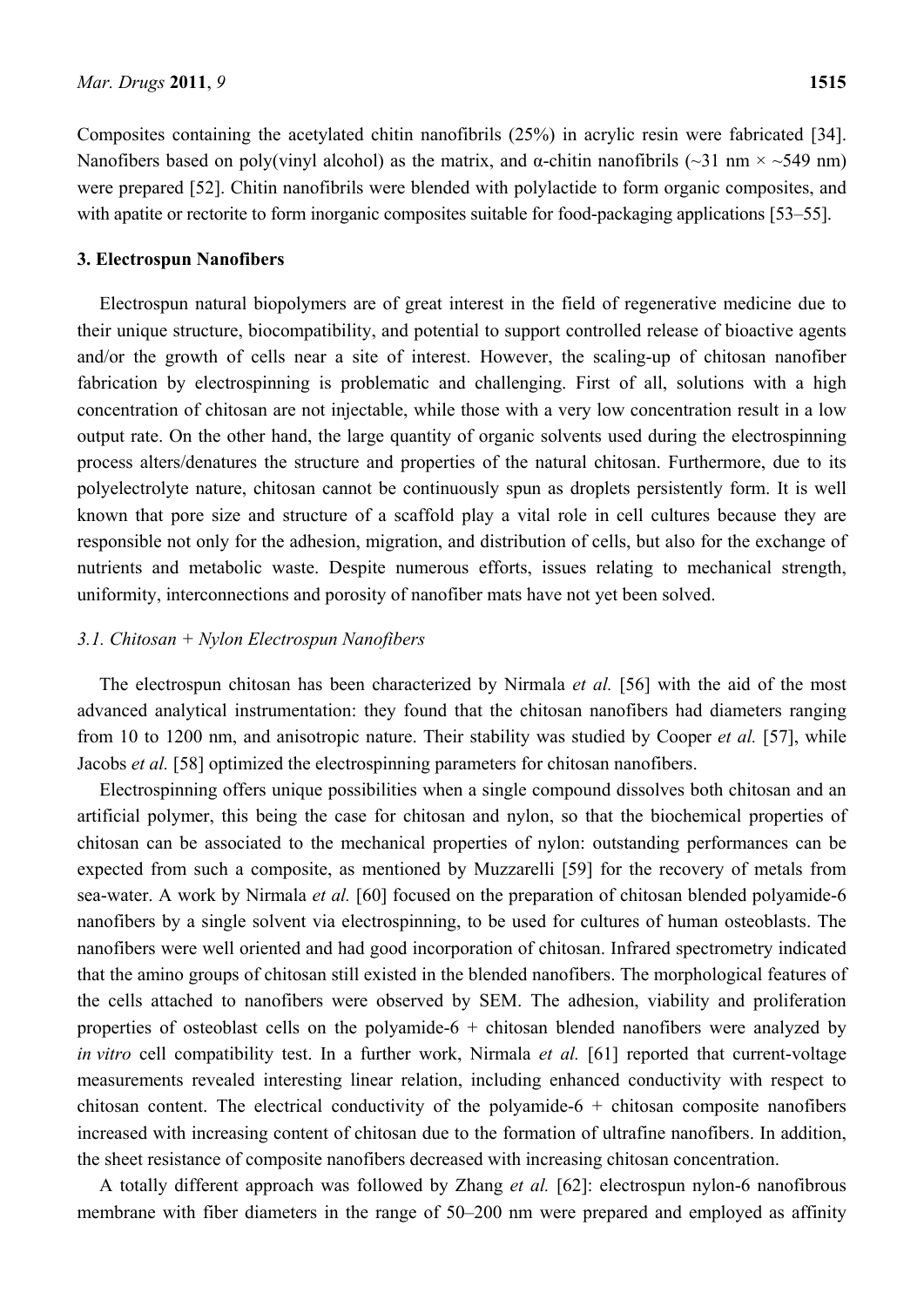material for papain adsorption due to their excellent chemical and thermal resistance as well as high wettability. Covalent coupling of chitosan to activated nylon membrane was performed after the reaction of the nanofibrous nylon membrane with formaldehyde. The dye Cibacron Blue F3GA as a ligand was then covalently immobilized on the chitosan-coated membranes, to be used for papain collection, with adsorption capacity up to 133.2 mg/g.

# *3.2. Applications in Cardiology*

Hussain *et al.* [63] explored electrospun chitosan-based nanofiber scaffolds for cardiac tissue engineering. In the 2D and 3D scaffolds, only the cardiomyocyte-fibroblasts co-cultures resulted in polarized cardiomyocyte morphology, and the expression of sarcomeric actin and connexin-43 was higher than under other culture conditions. Said fibroblasts co-cultures demonstrated synchronized contractions involving large tissue-like cellular networks. This was the first attempt to utilize 3D chitosan nanofibers as cardiomyocyte scaffolds with the result that cardiomyocyte retained their morphology and function. Other applications in cardiology were proposed by Cynthia *et al.* [64] who tested mechanical properties, biocompatibility and cell retention ability of gelatin-chitosan polyurethane. In fact, for a proper function of the cardiac valve the materials selected for the leaflets need to be biocompatible, robust, flexible, and have comparable mechanical properties to the natural ones. Native heart valve leaflets are subjected to continuous pulsatile and homodynamic forces and can be as thin as 300 μm. Endothelial cells, isolated from ovine carotid arteries were seeded onto these materials and exposed to a range of shear-stresses for a period of 1–3 h. Throughout the exposure time and the shear stress values tested, a mean cell retention of 80% was obtained in the gelatin-chitosan polyurethane group. Noticeably for the full range of physiological flow conditions tested, the electrospun gelatin-chitosan polyurethane demonstrated good biocompatibility and cell retention properties.

Likewise, scaffolds for blood vessel and nerve conduits, were designed on the basis of collagen-chitosan-thermoplastic polyurethane electrospun to mimic the components and the structural aspects of the native extracellular matrix. The scaffolds were crosslinked with glutaraldehyde vapor to prevent them from being dissolved in the culture medium. Cell viability studies with endothelial cells and Schwann cells demonstrated that the electrospun composite nanofibrous scaffolds had good biocompatibility, and that the aligned fibers could regulate cell morphology by inducing cell orientation. Vascular grafts and nerve conduits were electrospun or sutured based on the nanofibrous scaffolds: the results indicated that collagen-chitosan-polyurethane blended nanofibrous scaffolds might be suitable for vascular repair and nerve regeneration [45].

## *3.3. Other Preparations of Biomedical Interest*

An alternative to the experiments described above is the esterification of chitosan with the use of lactide or polylactide: both chitosan and polylactide/polyglycolide have good biocompatibility and can be used to produce scaffolds for cultured cells. However the synthetic scaffolds lack groups that would facilitate their modification, whereas chitosan has extensive active amine and hydroxyl groups which would allow subsequent modification intended for the attachment of peptides, proteins and drugs. Moreover chitosan is very hydrophilic, whereas poly(D,L-lactide-co-glycolide) (PLGA) is relatively hydrophobic. Accordingly there are many situations where it would be ideal to have a copolymer of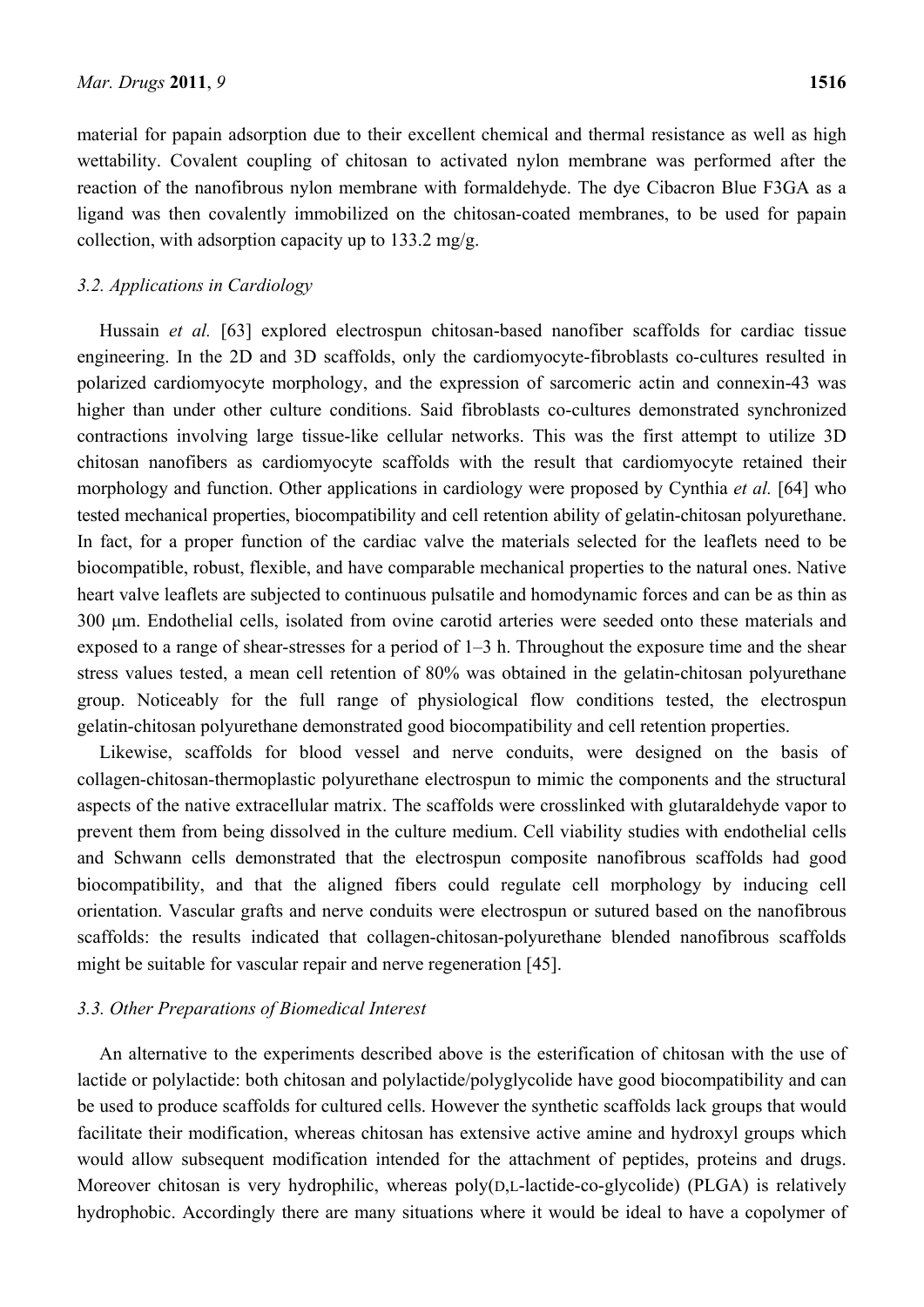both, especially one that could be electrospun to provide a versatile range of scaffolds for tissue engineering. In a study by Xie *et al.* [65], chitosan was first modified with trimethylsilyl chloride, in the presence of dimethylamino pyridine. PLGA-grafted chitosan copolymers were prepared by reaction with end-carboxyl PLGA (PLGA-COOH). Elemental analysis showed segments with an average of 18-pyranose units when PLGA-COOH was grafted into the chitosan chain. Contact angle measurements demonstrated that copolymers became more hydrophilic than PLGA. The chitosan-g-PLGA copolymers were electrospun to produce either nano- or microfibers as desired. A 3D fibrous scaffold of the copolymers gave good fibroblast adhesion and proliferation which did not differ significantly from the performance of the cells on the chitosan or PLGA electrospun scaffolds.

Chitosan derivatives were prepared by Skotak *et al.* [66] following a "one pot" approach by grafting L-lactide oligomers. Chitosan was dissolved in methanesulfonic acid, followed by the addition of the L-lactide monomer. This reaction mixture was stirred for 4 h at 40 °C under an argon atmosphere. The side chain had values between 4.6 and 14 units. On average, there were two side chains of oligo-L-lactide per glucosamine ring, and their length depended on the initial reagents ratio. L-Lactide grafted chitosan samples display cytotoxicity over a range of substitution degree values, as demonstrated with fibroblast cultures. This synthetic route renders the esterified chitosans soluble in a broad range of organic solvents, facilitating formation of ultrafine fibers via electrospinning.

Likewise, from blended solutions of chitosan and poly(ethylene oxide) (PEO), chitosan-based defect-free nanofibers with average diameters from  $62 \pm 9$  nm to  $129 \pm 16$  nm were fabricated [67]. The use of polysorbate surfactant Tween 20 to improve the functionality of the nanofibers was studied by Ziani *et al.* [68] with two highly deacetylated chitosans (MW 148 and 68 kDa) dissolved with acetic acid and then mixed with PEO. Because pure chitosan dissolved in different acid concentrations did not form fibers but beads, addition of PEO was necessary to electrospin the chitosan solutions. Average fiber diameters and size distribution depended on acidity and molecular weight. Solutions of chitosan + PEO + surfactant were effectively electrospun. The presence of surfactant resulted in decrease of surface tension and in the formation of smooth fibers.

Cationic nanofibrous mats are expected to show improved cellular adhesion and stability. Caprolactone oligomers were grafted onto the hydroxyl groups of chitosan via ring-opening polymerization by using methanesulfonic acid as solvent and catalyst: then, nanofibrous mats were obtained by electrospinning. The content of amino groups on the nanofiber surface increased linearly with the quantity of grafted chitosan, as revealed by the increased zeta-potential of nanofibers. Chitosan-*g*-oligo(caprolactone) in poly(caprolactone) (2/8) mats with moderate surface zeta-potential (3 mV) were the best in promoting mouse fibroblast attachment and proliferation. Toluidine blue staining confirmed that said cells grew well and exhibited a normal morphology [69]. Chitosan/poly(caprolactone) nanofibrous scaffold was prepared in a single step by Shalumon *et al.* [70]. The presence of chitosan in the scaffold imparted improved hydrophilicity to the scaffold, as confirmed by decreased contact angle, which thereby enhanced bioactivity and protein adsorption on the scaffold, which was found to be cyto-compatible.

Feng *et al.* [71] developed a method to obtain high surface area nanofiber meshes composed of chitosan of various molecular weights. These chitosan nanofiber meshes were developed as a culture substrate for hepatocytes: they exhibited a uniform diameter distribution (average 112 nm) and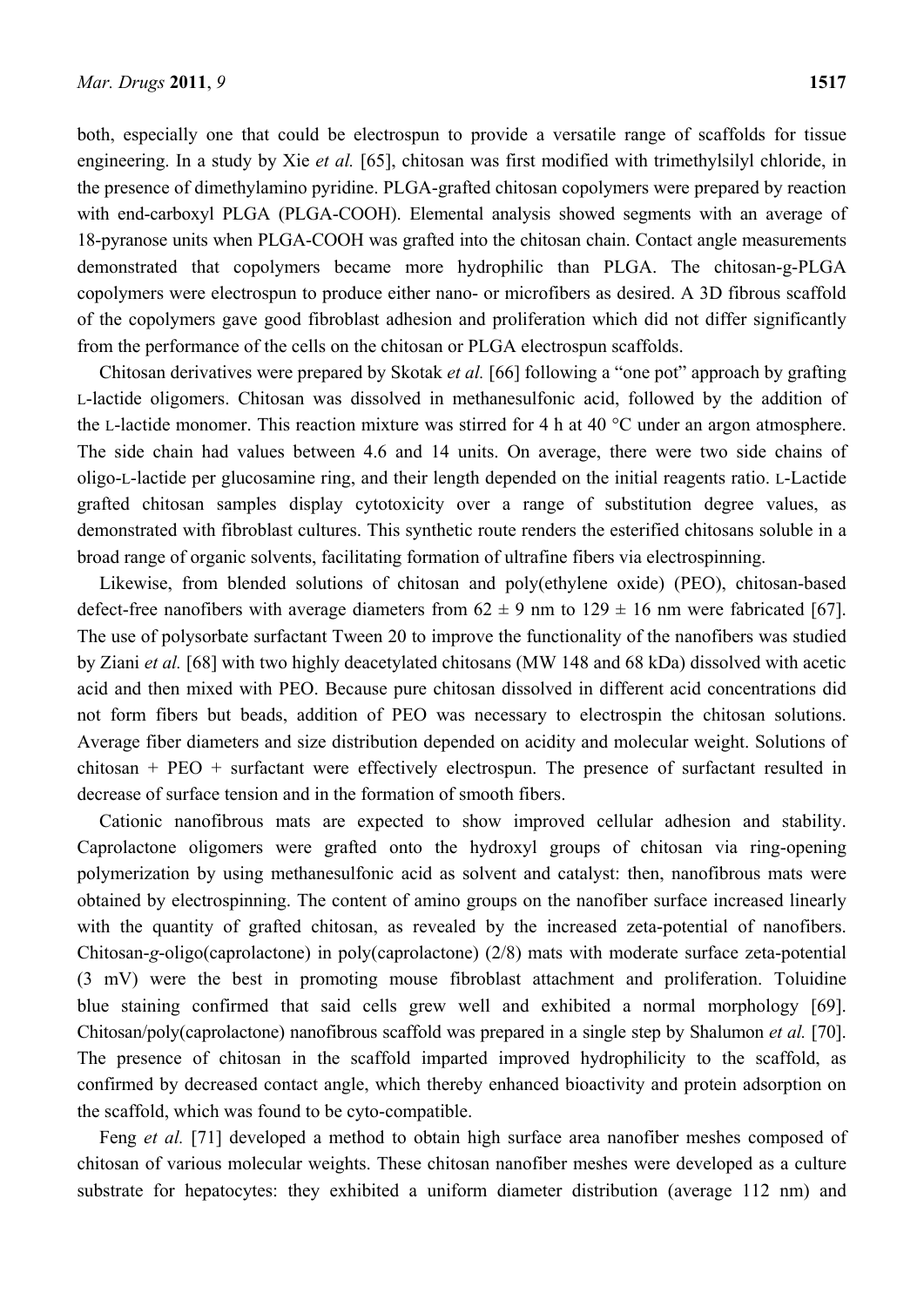stability. The chitosan nanofibers were biocompatible with hepatocytes and were expected to be useful for artificial liver and for liver regeneration.

Aligned and randomly oriented  $poly(D,L-lactic-co-glycolide)$  + chitosan nanofibrous scaffolds have been prepared by electrospinning [72]. The release of the drug fenbufen from the fenbufen-loaded aligned and randomly oriented PLGA and PLGA/chitosan nanofibrous scaffolds increased with the increase of chitosan content. Moreover, the nanofiber arrangement influenced the release behavior. Crosslinking in glutaraldehyde vapor contributed to decrease the burst release of the drug from the loaded PLGA/chitosan nanofibrous scaffold.

Gelatin and chitosan nanofibers were electrospun and then cross-linked by glutaraldehyde vapor at room temperature. The cross-linked mats kept their nanofibrous structure after being soaked in deionized water at 37 °C. The two main chemical reactions of cross-linking for chitosan and gelatin-chitosan complex are Schiff base reaction and acetalization. The mechanical properties of nanofibrous mats were improved after cross-linking. The biocompatibility of electrospun nanofibrous mats after cross-linking was investigated by the viability of porcine iliac endothelial cells [73].

Silk fibroin + hydroxybutyl chitosan nanofibrous scaffolds were fabricated by electrospinning by using hexafluoro-2-propanol and trifluoroacetic acid as solvents to mimic the extra-cellular matrix. Both tensile strength and elongation at break were remarkably improved when the weight ratio of fibroin to hydroxybutyl chitosan was 20:80. The use of genipin vapor not only induced conformation of fibroin to convert from random coil to beta-sheet structure but also acted as a cross-linking agent for fibroin + hydroxybutyl chitosan [74].

As an example of versatility of the chitosan derivatives, a new method was presented by Almodovar and Kipper [75] for functionalizing electrospun nanofibers with GAGs and growth factors by polyelectrolyte multilayers deposition. Chitosan nanofibers, electrospun from trifluoroacetic acid and dichloromethane, were coated with heparin and N,N,N-trimethyl chitosan. FGF-2 was adsorbed on the PEM-coated nanofibers.

Electrospun nanofibers can be mineralized. The chitosan/poly(vinyl alcohol) nanofibers produced thin CaCO<sub>3</sub> crystals that interlaced with the chitosan fiber not only on the surface of the membrane but also within it. The crystals developed into a continuous  $CaCO<sub>3</sub>$  membrane on the fibers at a late stage of mineralization: the crystals were mainly calcite with a small quantity of vaterite. The attachment and growth of mouse fibroblast occurred evenly on the surface of the mineralized composite membrane [76].

Espindola-Gonzalez *et al.* [77] studied structural and thermal properties of chitosan + starch + poly(ethylene terephthalate) (PET) fibers manufactured via electrospinning. Addition of PET to chitosan + starch systems resulted in improved thermal stability at elevated temperatures.

Kim and Lee [78] reported that the combination of electrospraying and subsequent freeze-drying can produce chitosan fibrous 3D network structures from low concentration chitosan solutions, well below fiber forming concentrations. Nanoparticle suspensions of chitosan were first fabricated by a controlled electrospraying process, and then the freeze-drying process promoted the assembly of the nanoparticles into fibrous networks. Figure 2 shows the typical fibrous structures obtained by electrospraying and subsequent freeze drying: the average diameter of a strand was 0.5–3 μm and the surface area of the fibers was  $17.8 \pm 0.39$  m<sup>2</sup>/g. The nanofibrils, showing interconnections with each other were exempt from the bead-string motifs often found in electrospun fibers. The surface of these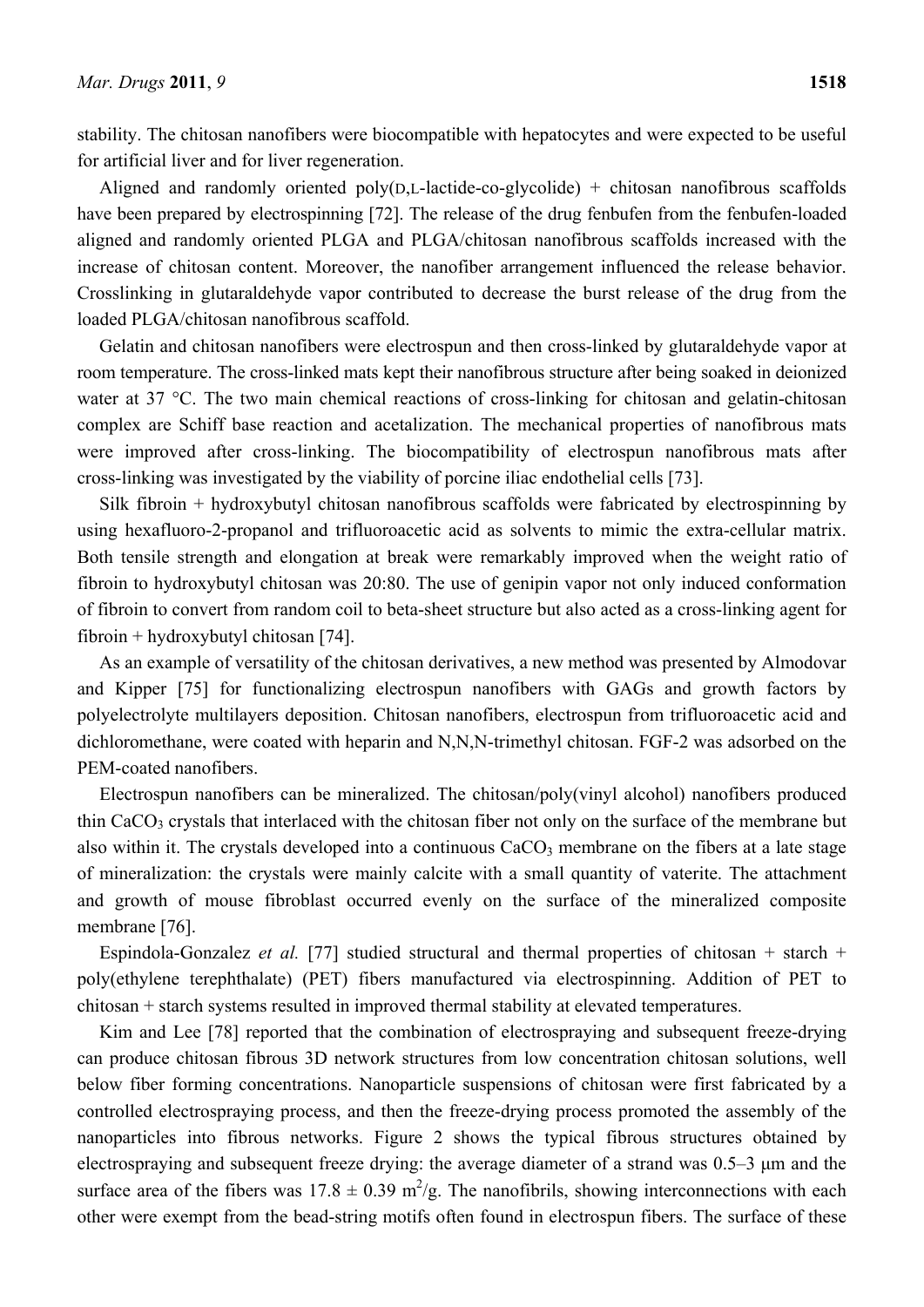nanofibrils is different from those of conventional fibers insofar as it has no significant textures resulting from stretching processes, as a point of difference from the surface of most chitosan fibers.

**Figure 2.** SEM micrograph of chitosan nonwoven fabrics obtained by electrospraying and subsequent freeze drying. Reprinted from [78]. Copyright (2011) with permission from Elsevier.



Chitosan, sodium chondroitin sulfate, and pectin-nanofibrous mats were prepared from the respective polysaccharide/poly(ethylene oxide) blend solutions by electrospray. Unblended polysaccharide solutions showed low processability; viz., the solutions could not be electrosprayed. The addition of 500 kDa poly(ethylene oxide) to chitosan solutions enhanced the formation of a fibrous structure. Sodium chondroitin sulfate/poly(ethylene oxide) and pectin/poly(ethylene oxide) blend solutions were generally too viscous to be sprayed at 25 °C, but at 70 °C the fibrous structure was formed [79].

Chitosan fibers showing narrow diameter distribution with a mean of 42 nm were produced by electrospinning and utilized for the sorption of Fe(III), Cu(II), Ag(I), and Cd(II) ions from aqueous solutions. By virtue of its mechanical integrity, the applicability of the chitosan mat in solid phase extraction under continuous flow looks interesting: the surface area calculated from the isotherms to be about 0.92 m<sup>2</sup>/g for the powder and 22.4 m<sup>2</sup>/g for the electrospun fibers, indicates that electrospinning introduced a 20-fold increase of the surface area of chitosan [80]. Of course this kind of data on the chelating capacity of nanofibrous mats endowed with large surface area can be extended to the enhancement of the antibacterial activity of silver chelates of this kind. In fact, electrospun chitosan + poly(vinyl alcohol) nanofibers functionalized with silver nanoparticles had 220–650 nm diameter, and the silver nanoparticles embedded into the fibers exerted high antibacterial activity against *E. coli* [81]. Data assessing the doping effects of monovalent, bivalent and trivalent metal ions on the morphological appearance of the electrospun chitosan  $+$  poly(ethylene oxide) blend nanofibers were made available by Su *et al.* [82].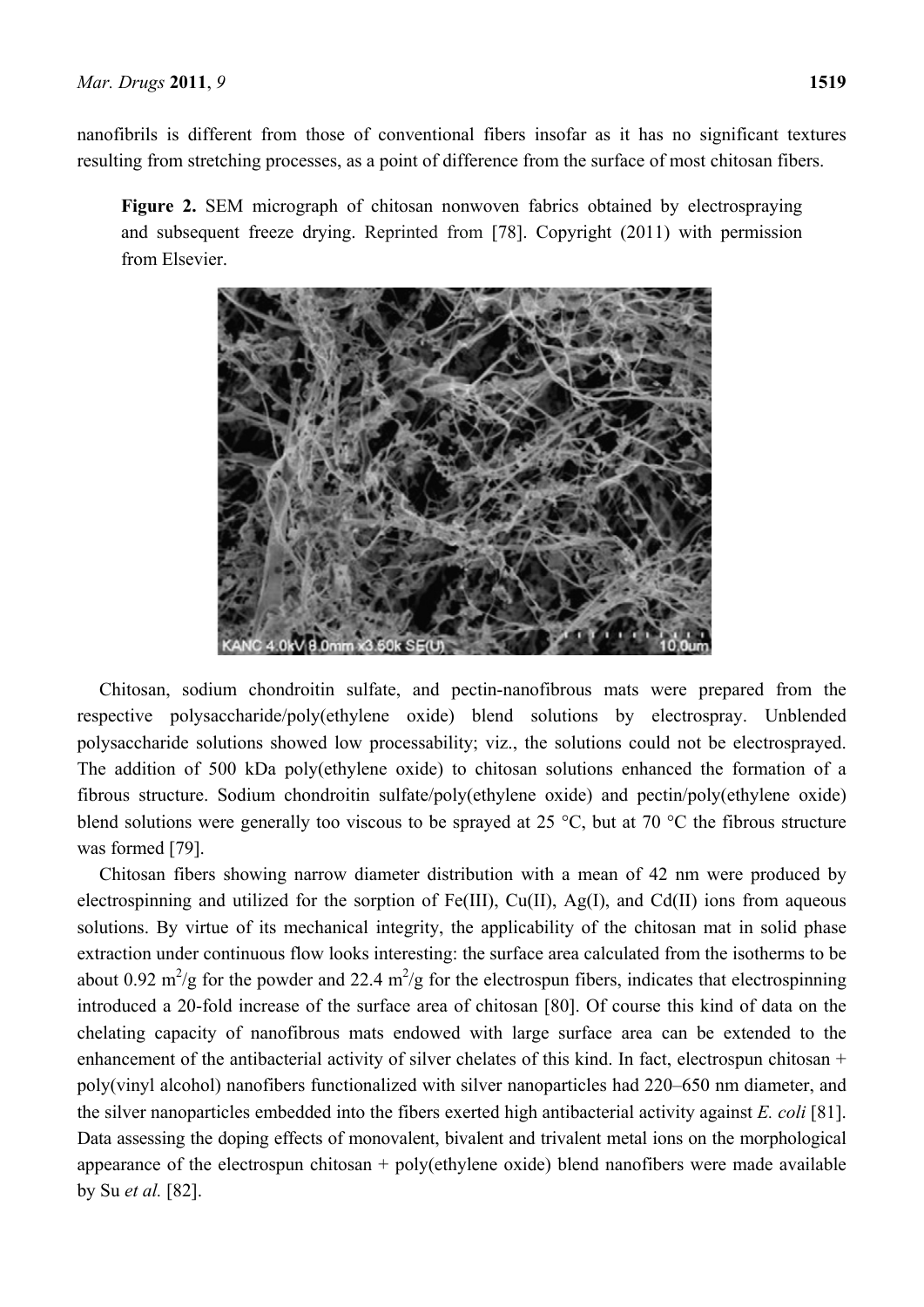Chitosan nano-powders were modified using hydrazine plasma produced at low pressure (26.66 Pa) with 13.56 MHz frequency at 100 W for 30 min. Chitosan and plasma-modified chitosan in poly(vinyl alcohol) (PVA) solutions were used to produce nanofibers by electrospinning, with average fiber diameters 480 and 280 nm, respectively. The antibacterial effect of the treated chitosan was enhanced [83]. The spinnability of chitosan with PVA was optimized by Huang *et al.* [84].

#### **4. Ionic Liquids: New Reaction Media**

The ionic liquids have emerged as a class of organic salts that can be used as components of polymeric matrices, templates for porous polymers and solvents for a wide variety of organic and inorganic compounds. They are liquids at room temperature and exhibit unique physico-chemical properties, namely no vapor pressure, excellent chemical and thermal stability, high ionic conductivity and easy recyclability. Their use as solvents or non-volatile reaction media instead of conventional organic solvents can minimize a number of environmental and safety problems. They have provided a new processing platform for the dissolution of cellulose, chitin, starch and lignin: the macromolecules can be dissolved, regenerated and functionalized, thus increasing their chances of exploitation.

Not so much information on the dissolution of chitin in ionic liquids is present in the literature yet, because attention was immediately captured by cellulose that is dissolved likewise: typical ionic liquids in this context are 1-allyl-3-methylimidazolium chloride (AmiCl); 1-butyl-3-methylimidazolium chloride (BmiCl), and 1-butyl-3-methylimidazolium acetate (BmiAc) [85].

Xie *et al.* [86] used BmiCl and declared that up to 10% of chitin could be dissolved within 5 h at 110 °C; however, this finding was questioned because results were not reciprocally comparable, presumably due to the diversity of chitin in terms of polymorphic form, different origin, molecular weight and degree of acetylation.

An acidic cellulose + chitin gel electrolyte made of cellulose, chitin, 1-butyl-3-methylimidazolium, 1-allyl-3-methylimidazolium bromide, and an aqueous H2SO4 solution was investigated for electric double layer capacitors with activated carbon fiber cloth electrodes. The acidic cellulose + chitin hybrid gel electrolyte has practical applicability to an advanced electric double-layer capacitor with excellent stability and working performance [87]. Rheological evaluations on the clear solution of 5% chitin in 1-allyl-3-methylimidazolium bromide (obtained at 100 °C for 48 h) showed that it behaved like weak gels [88]. Chitosan + cellulose composite fibers from an ionic liquid medium were obtained by electrospinning [89].

Another example was provided by Takegawa *et al.* [90] who prepared chitin + cellulose composite gels and films using the two ionic liquids, 1-allyl-3-methylimidazolium bromide and 1-butyl-3-methylimidazolium chloride. Both polysaccharides were dissolved separately and then the two liquids were mixed in various ratios at 100 °C to give homogeneous mixtures: gels were obtained after 4 days. Moreover, films made of chitin + cellulose were obtained by casting the mixtures on glass plates, followed by soaking in water and drying: the obtained gels and films were characterized by X-ray diffraction spectrometry and thermo-gravimetric analysis. The mechanical properties of the gels and films were evaluated under compressive and tensile modes, respectively [90]. More data by Wu *et al.* [91] and by Kadokawa *et al.* [92] relevant to the solubility of chitins and chitosans in said ionic liquids are collected in Table 1.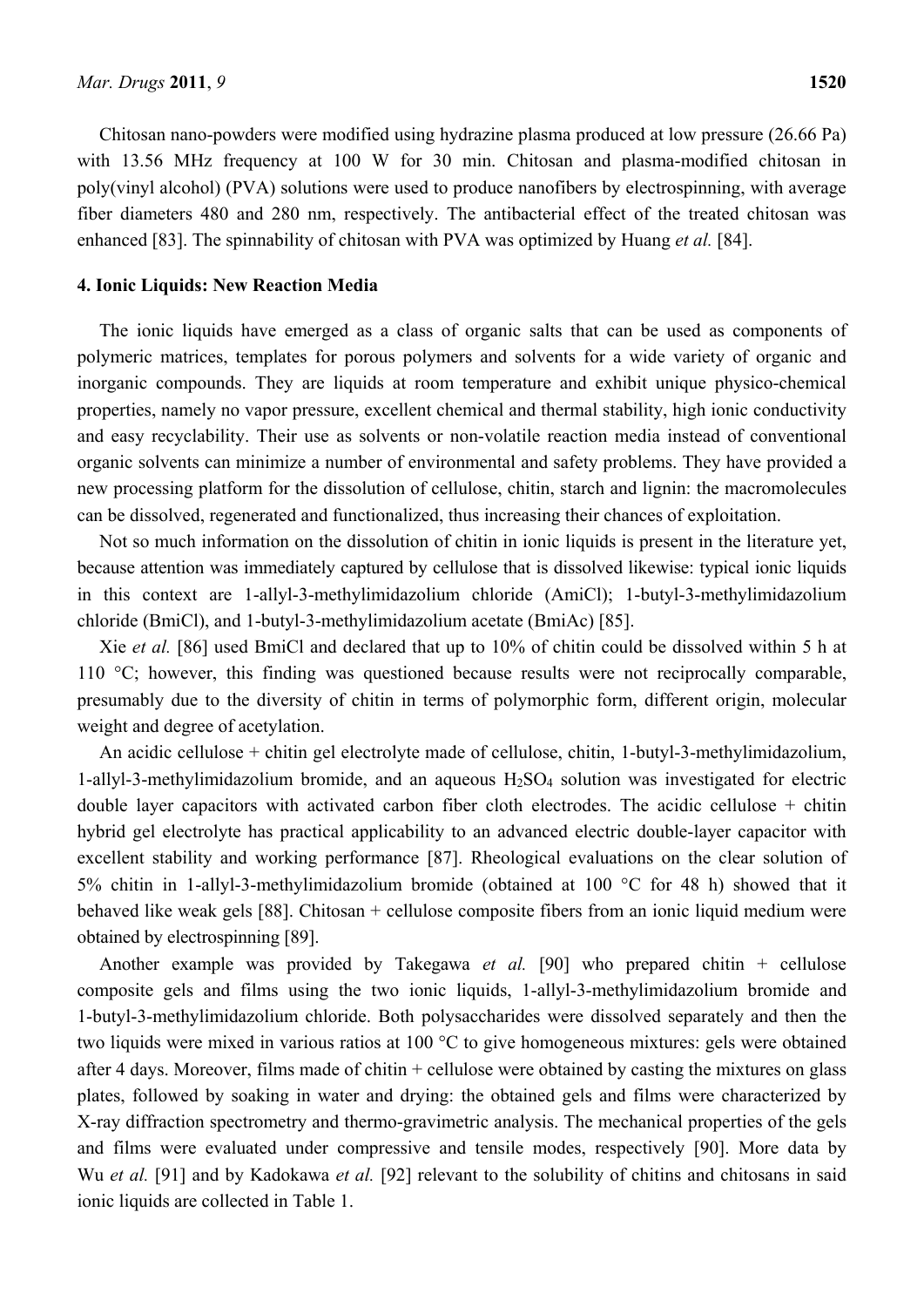|  | u |
|--|---|
|  |   |

| Polymer          | <b>Origin and viscosity</b> | Solubility (w/w%) at $110^{\circ}$ C |              |              |                |  |
|------------------|-----------------------------|--------------------------------------|--------------|--------------|----------------|--|
|                  |                             | AmiCl                                | AmiBr        | <b>BmiAc</b> | <b>BmiCl</b>   |  |
| $\alpha$ -Chitin | Crab                        | n.a.                                 | Soluble, 9.1 | n.a          | n.a.           |  |
| $\alpha$ -Chitin | Crab, $\eta$ 35 cp          | Insoluble                            | n.a.         | Soluble, 6   | Partly soluble |  |
| $\beta$ -Chitin  | Squid pen, $\eta$ 15 cp     | Insoluble                            | n.a.         | Soluble, 7   | Partly soluble |  |
| $\beta$ -Chitin  | Squid pen, $\eta$ 278 cp    | Insoluble                            | n.a.         | Soluble, 3   | Insoluble      |  |
| Chitosan         | Crab, My 97 kDa             | Soluble, 8                           | n.a.         | Soluble, 12  | Soluble, 10    |  |

**Table 1.** Solubility of isolated chitins and chitosan in 4 ionic liquids. Based on data in [91,92].

AmiCl is 1-allyl-3-methylimidazolium chloride; BmiCl is 1-butyl-3-methylimidazolium chloride, BmiAc is 1-butyl-3-methylimidazolium acetate, and AmiBr is 1-allyl-3-methylimidazolium bromide.  $n a = not available$ .

The dissolution behavior of chitin in a series of ionic liquids containing alkylimidazolium chloride, alkylimidazolium dimethyl phosphate, and 1-allyl-3-methyl-imidazolium acetate has been studied by Wang *et al.* [93]. The dissolution behavior of chitin in ionic liquids was affected by the degree of acetylation, the degree of crystallinity, and the molecular weight of chitin, as well as by the nature of the anion of the ionic liquid. Moreover, 1-ethyl-3-methyl-imidazolium acetate dissolves raw crustacean shells completely, leading to the recovery of highly pure chitin of high molecular weight, in the form of powder, films and fibers directly spinnable from the extract solution [94].

Polyacrylamide was used by Zhou and Wu [95] as a matrix material for fabricating novel nanocomposite hydrogels reinforced with natural chitosan nanofibers via *in situ* free-radical polymerization. The chitosan nanofibers established hydrogen and covalent bonds with polyacrylamide, and acted as a multifunctional cross-linker and a reinforcing agent in the hydrogel system. The compression strength and storage modulus of the nanocomposite hydrogels were significantly higher than those of the pure polyacrylamide hydrogels. The 1.5% chitosan nanofibers loading showed the best combined swelling and mechanical properties of the hydrogels.

Chitin nanofibrils were easily formed by the gelation of commercial chitin powders with 1-allyl-3-methylimidazolium bromide followed by the regeneration with methanol, according to Kadokawa *et al.* [92]. By using poly(vinyl alcohol) prior to methanol, nanofibrils ~20–60 nm in width and several hundred nanometers in length were obtained. The key point of this facile preparation is that chitin was swollen with said ionic liquid at room temperature, followed by heating at 100 °C (Table 1). Then, a solution of PVA (1.25 mmol, 0.0750 g) in hot water (3.0 mL) was mixed to the gel at 80 °C with stirring; methanol (40 mL) was slowly added to the resulting mixture, and the system was left standing at room temperature for 24 h, followed by sonication to give a dispersion of chitin nanofibrils. Filtration of the dispersion was carried out to give a chitin film.

Hua D.B. *et al.* [96] reported the conjugation of hydrophobic drugs with chitosan, via Schiff reaction in an ionic liquid, which renders chitosan soluble in common organic solvents and amenable to further functional modifications. For example, thermo-responsive poly(*N*-isopropylacrylamide) was grafted to the chitosan-drug conjugate. The graft copolymer self-assembled in water at neutral pH into core-shell nanocarriers with size distribution  $\sim$ 142  $\pm$  60 nm, favorable for intravenous administration. At 37 °C and pH 4.5 (conditions mimicking endosomal or lysosomal uptake) the nanocarriers formed reversed micelles ( $-8 \pm 3$  nm) favoring clearance by renal filtration, and 70% of the drug was liberated within 30 h through hydrolytic cleavage of the Schiff base conjugation. Based on the smart drug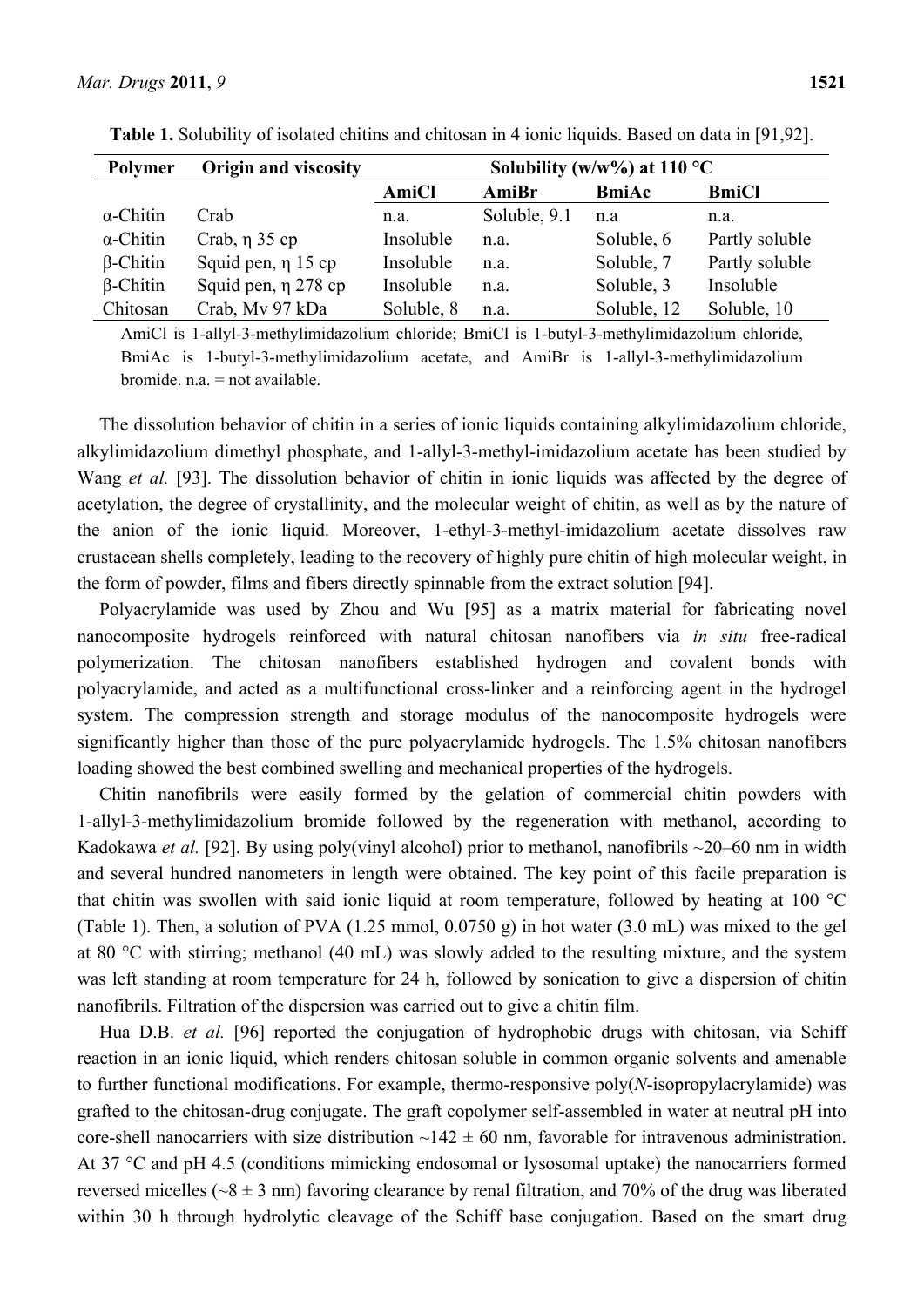release profile said approach was deemed viable for the intravenous administration of hydrophobic drugs carried by chitosan-based vehicles.

1-Butyl-3-methyl-imidazolium chloride was used for auto-templating assembly of  $CaCO<sub>3</sub>$  and chitosan to produce well-defined hollow inorganic-organic nanoboxes and nanoframes. By varying the experimental conditions, size and shell-thickness of hollow nanostructures were adjusted in the ranges 200–400 nm and 15–75 nm, respectively [97].

The hybrid film of gold nanoparticles  $+$  ionic liquid  $+$  chitosan was used as an efficient immobilization matrix to fabricate an immunosensor. The film produced a well-defined voltammetric signal due to the synergistic effects of the ionic liquid and gold nanoparticles. By immobilizing an alkaline phosphatase-labeled antibody in said film, a sensitive amperometric immunosensor was developed for the prostate specific antigen (PSA). Under the optimized conditions, the immunosensor exhibited a linear range from 1.0 to 80 ng/mL of PSA [98]. In a similar fashion, Safavi *et al.* [99] prepared biosensors based on the electrocatalysed reduction or hydrogen peroxide at the electrode coated with cholesterol oxidase. The biosensor exhibited two wide linear ranges of response to cholesterol for concentrations of 0.05–6.2 and 6.2–11.2 mM. The sensitivity was 90.7  $\mu$ A·mM<sup>-1</sup>·cm<sup>-2</sup>, the limit of detection was 101  $\mu$ M of cholesterol, and the response time was <7 s.

Porous chitin-based materials were developed by Silva *et al.* [100] who combined the processing of chitin using ionic liquids together with the use of supercritical fluid technique, to provide a clean technology. Chitin was dissolved in 1-butyl-3-imidazolium acetate, followed by regeneration of the polymer in ethanol in specific moulds. The ionic liquid was removed using Soxhlet extraction and successive steps of extraction with supercritical fluid process using carbon dioxide/ethanol ratios of 50/50 and 70/30. Ultralight porous chitin structures were produced while the efficiency of the ionic liquid removal was measured by conductivity. The developed chitin matrices showed interesting features, such as: (i) low crystallinity resulting from loose hydrogen bonds in the chitin structure; (ii) wide mesoporous distribution; (iii) very low density  $(0.039-0.063 \text{ g/L})$ ; (iv) porosity between 84 and 90%, and (v) extremely low cytotoxicity for L929 fibroblasts.

#### **5. Supercritical Drying**

The popularity of supercritical carbon dioxide(sc- $CO<sub>2</sub>$ ) stems from the fact that it is nontoxic, nonflammable, promptly available in large amounts, and that it is the second least expensive solvent after water. A special issue devoted to  $\text{sc-CO}_2$  has been published in 2011 by the Journal of Supercritical Fluids. An interesting property associated with the critical state is that the density of the liquid and of the vapor becomes identical, and for this reason the interface between them disappears. Supercritical carbon dioxide is most widely used thanks to its easily accessible critical temperature and pressure (31.2 °C; 7.4 MPa). Supercritical fluid technology is a relatively new technique to obtain micro- and nano-particles: many drugs can be dissolved or liquefied in  $\sec CO_2$  before being sprayed through a nozzle upon depressurization to produce fine drug particles. It is possible to take advantage from high supersaturation of drugs in  $\text{sc-CO}_2$ , which contributes to the particle size reduction; as an alternative,  $\text{sc-CO}_2$  can be used as an antisolvent for the precipitation of drugs from organic solutions [101]. For polar and high MW polymers, the  $\text{sc-CO}_2$  solvent power is unfortunately low, and the use of amphiphiles might be necessary: surfactants, ligands and phase transfer agents should be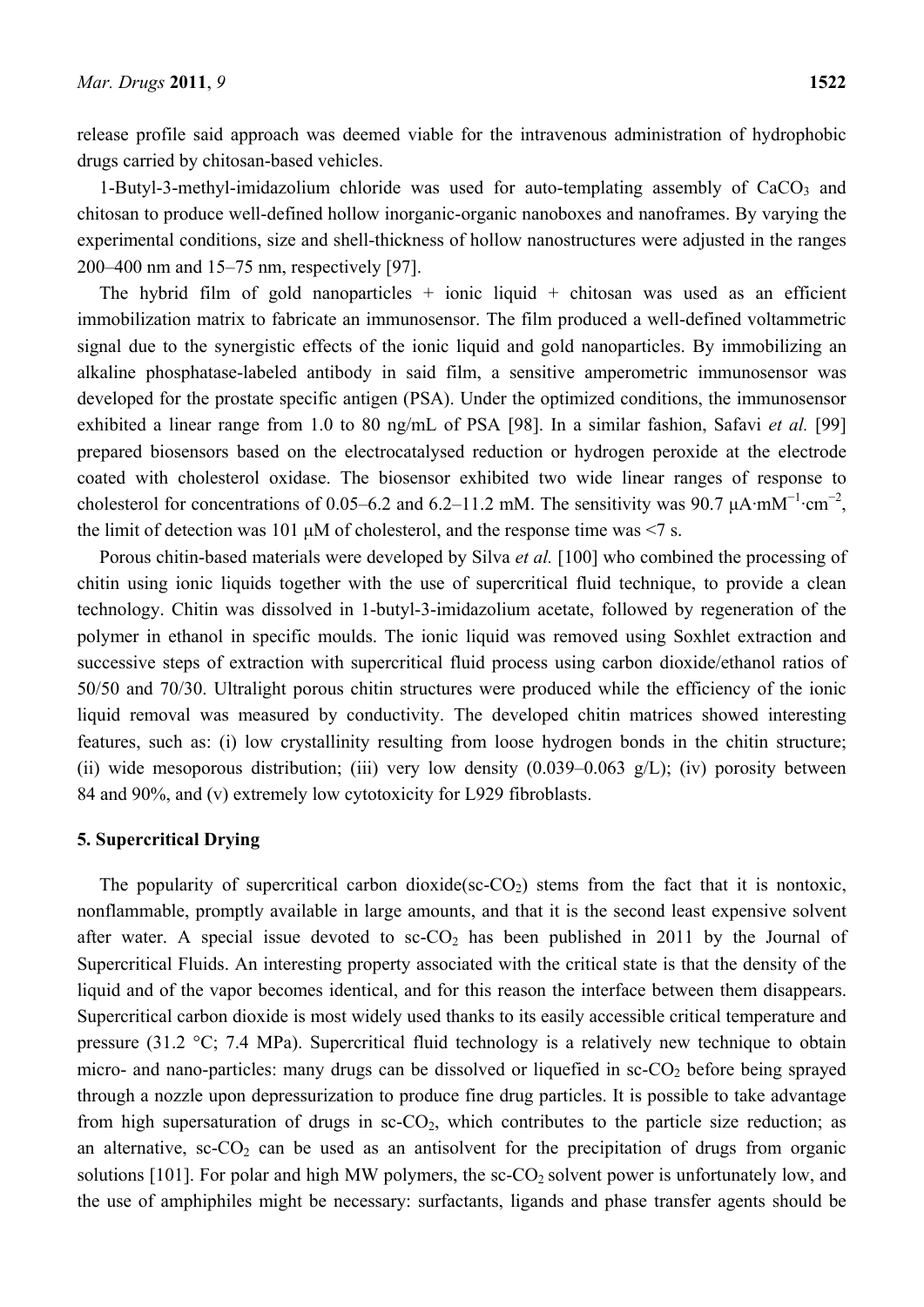soluble in  $\sec CO_2$  to assist in the dissolution process of polymers. Fluorinated polyacrylates, polyethers, and siloxane-based polymers are considered to be  $\text{sc-CO}_2$ -philic. The sc-fluid drying processes for preparing protein or polysaccharide-containing powders based on these concepts are described in detail by Jovanovic *et al.* [102]. Diez-Municio *et al.* [103] have investigated the impregnation of chitosan with lactulose using supercritical fluids under various operating conditions, in order to improve the solubility of this natural polymer at neutral or basic pH. The highest impregnation yield (8.6%) was obtained for chitosan scaffolds using the following parameters: continuous process, 60 min contact, 14% (v/v) of co-solvent ethanol:water (95:5), depressurization rate 3.3 bar/min, pressure 100 bar, and 100 °C. Under these conditions, the Maillard reaction took place as well. Biodegradable and mucoadhesive PLGA/chitosan microparticles were manufactured by Casettari *et al.* [104] by using  $\sec O_2$  with the addition of mPEG and chitosan in the absence of organic solvents, surfactants and crosslinkers. Analytical surface techniques, along with the interaction with mucin, demonstrated the presence of the chitosan (<100 μm) on the surface of the particles.

Chitosan solutions were prepared with acetic acid solution, poured in steel containers and frozen at −20 °C to obtain a hydrogel that was treated in different manners: (1) it was dried with air at 40 °C for 10 h; (2) it was put in a bath of acetone at ambient temperature for 24 h to allow the substitution of water with acetone and was dried with air at 40 °C for 8 h; (3) it was put in a bath of acetone at ambient temperature for 24 h and was dried by sc-CO<sub>2</sub>; (4) it was put in a bath of acetone at −20 °C for 24 h and was dried by  $\text{sc-CO}_2$  in the high-pressure vessel filled from the bottom with  $\text{sc-CO}_2$ . When the required pressure and temperature were obtained (200 bar and 35 °C), drying was performed for 4 h with the sc-CO<sub>2</sub> flow rate of about 1 kg/h, that corresponds to a residence time inside the vessel of about 4 min. The depressurization time of 20 min was allocated to bring back the system at atmospheric pressure [105].

When the preference was given to low temperature water substitution followed by supercritical gel drying to prevent the collapse of the chitosan gel, water substitution with acetone was performed at the same temperature of the gel formation (−20  $\degree$ C for 24 h). Subsequently, sc-CO<sub>2</sub> gel drying was performed at the same processing conditions. In this case, the 3-D shape and the size of samples were preserved, as shown in Figure 3.

The obtained structures present a morphology very similar to the extracellular matrix, *i.e.*, a finely interconnected nano sub-structure, and therefore they can be suitable scaffolds. In fact, this kind of nanometric fibrous network is the ideal environment for cell adhesion and growth for the regeneration of cartilages, skin and bone [105]. The surface properties of biological materials are at the basis of phenomena like cell adhesion, formation of bacterial films, and recognition between biological units. Surface polarity is a major parameter in controlling the adhesion of cells and bacteria, a relevant phenomenon in fields as different as safety of surgical devices, colonization of biomaterials, and sensitivity of biological sensors.

Based on these considerations, supercritically dried aerogels of several polysaccharides have been characterized by Robitzer *et al.* [106]. The nature of the functional groups of the polysaccharide significantly influences the adsorption of  $N_2$  on the surface of the aerogel. Surface area values as high as 570  $m^2g^{-1}$  have been measured. The net enthalpy of adsorption increases with the polarity of the chemical groups of the polymer, in the order: chitin  $\leq$  agar  $\leq$  chitosan  $\leq$  carrageenan  $\leq$  alginic acid/alginate. The surface area and the mesopore distribution of the aerogels depend on the dispersion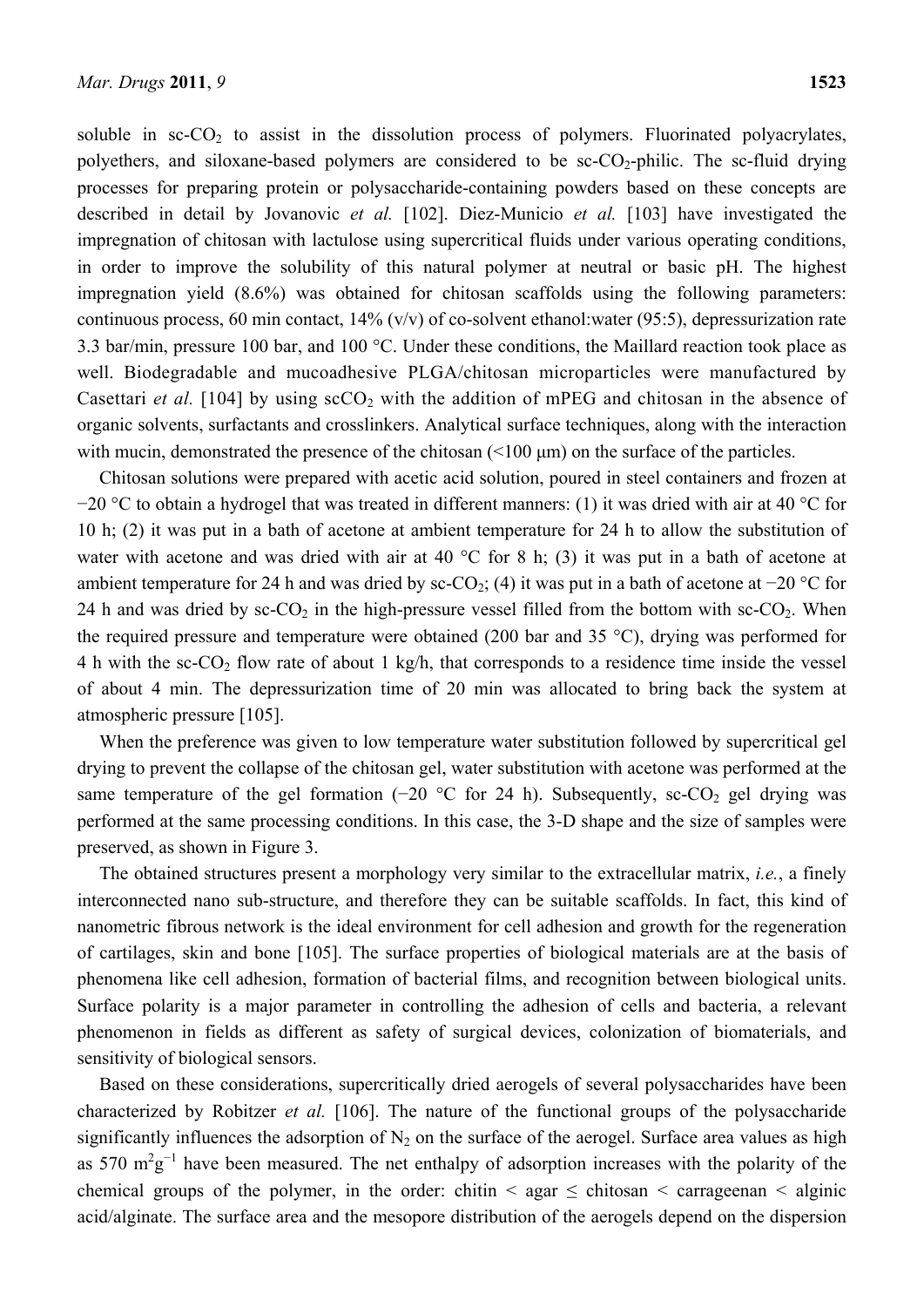of the parent hydrogel and on the behavior of each polymer during the drying treatment. Aerogels retaining the dispersion of the parent hydrogel are mainly macroporous (pores larger than 50 nm) while materials liable to shrink upon solvent exchange form mesoporous structures.

El Kadib *et al.* [107] described a versatile strategy for fabricating highly porous and nanofibrous titania, zirconia, alumina and tin oxide. By taking advantage from the favorable effect of  $\sec O_2$  drying to avoid the collapse of the transient hybrid material network, all targeted metal oxides were produced, after calcination, as fibrous filaments featuring dual meso- and macro-porous network with surface area ranging from 110 to 310  $m^2g^{-1}$ , as shown in Figures 3 and 4.

**Figure 3.** The chitosan fibers are replicated by titanium oxide: the SEM image shows the combined chitosan + titania fibers. Reprinted from [107]. Copyright (2011) with permission from Elsevier.



**Figure 4.** Removal of chitosan leads to pure titanium oxide with filamentous structure. Reprinted from [107]. Copyright (2011) with permission from Elsevier.

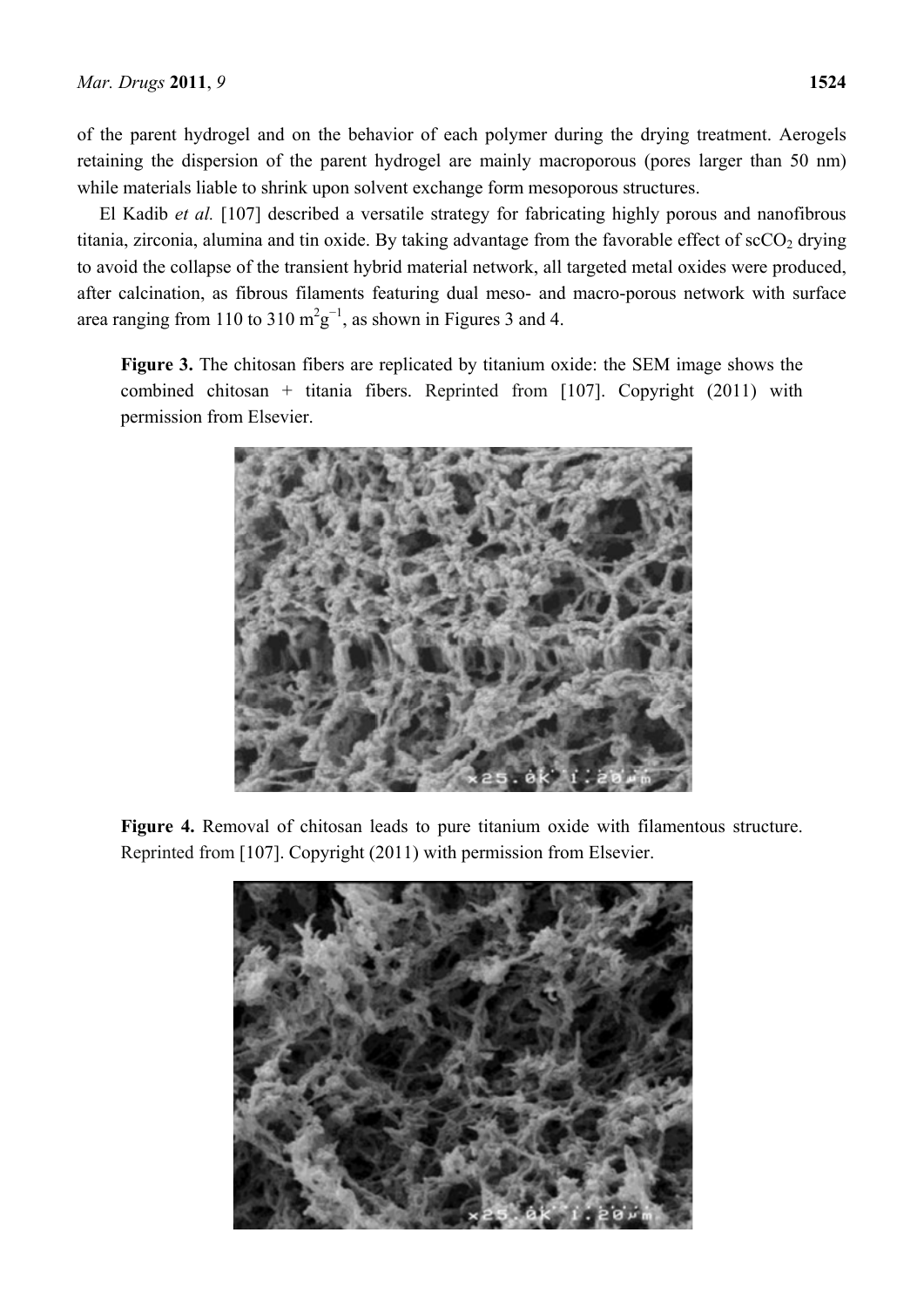As far as silica is concerned, hydrophobic chitosan+silica hydrogels were prepared by Ayers *et al.* [108]: dried aerogels were exposed to hexamethyldisilazane vapors at 60 °C. After supercritical drying, uncracked monoliths with very little shrinkage were obtained. When exposed to water, said aerogels adsorbed a small amount of liquid at their outer surface, while maintaining their shape. The Brunauer–Emmett–Teller (BET) surface area of said aerogels was very large,  $472-750$  m<sup>2</sup>/g, depending on the ratio chitosan/silica.

In a more elaborated preparation, a solution of chitosan (1%) was mixed with the crosslinker genipin solution (4%) [17]: stirring was continued until the solution turned into a viscous gel. Then the hydrogel was subjected to solvent exchange into acetone thrice to remove water from the structure. After solvent exchange, the chitosan–genipin derivative was placed inside a sealed chamber of the sc-CO<sub>2</sub> extractor at 40 °C and 200 bar. The reaction was left for 2 h and a flow of CO<sub>2</sub> was then applied through the sample in order to replace all the organic solvent with  $CO<sub>2</sub>$ . The pressure was then released slowly to the atmosphere and the temperature was reduced to 20 °C. The chitosan derivative had BET surface area of 49 m<sup>2</sup>/g, with a monolayer volume of 11 cm<sup>3</sup>/g. The porosimetry result showed that genipin-crosslinked chitosan scaffold had adequate surface area to provide cell adhesion and proliferation. In fact the osteoblast proliferation on chitosan–genipin scaffolds was assessed using Almar Blue assay and found to be satisfactory considering that the number of cells attached to the genipin-crosslinked chitosan scaffolds after 1, 3, and 7 days of cell culture increased with time thus indicating the suitability of the material for tissue engineering applications [109,110].

The surface of chitin too can be expanded to large values: rapid expansion techniques with  $\text{sc-CO}_2$ were used by Salinas-Hernandez *et al.* [111] to form chitin microstructures. Depending on the experimental conditions, they obtained either spherical microparticles with diameters 1.7–5.3 μm with the rapid expansion of sc-solution technique, or continuous microfibers with diameters 11.5–19.3 μm with the rapid expansion into water technique, possibly influenced, in the latter case, by the high forces in the hydrogen bond network of the molecular structure of chitin. It is important to mention that the present method makes it possible to produce much more uniform and thinner nanofibers on a larger scale than the electrospinning process, without using any hazardous chemicals.

#### **6. Conclusion**

This bibliographic survey shows the high viability of basic chemical and physical sciences that are promoting the applicability of chitin and chitosan in a number of demanding areas. Just in the most recent years a real interface of existing technologies and chitin science has taken place, and moreover new technologies are emerging in a few scattered articles (hot melt blending, processing, extrusion and stretching [112–115]; foaming [116]; electrofiltration [117]; decrystallization [118]; sonolysis, microfluidization and shearing [119]) that will certainly contribute to the exploitation of renewable chitin-bearing resources.

# **Acknowledgments**

The author is grateful to Marilena Falcone, Central Library, Polytechnic University, Ancona, Italy, for assistance in handling the bibliographic information, and to Maria Weckx for the preparation of the manuscript. This work was not financially supported nor sponsored.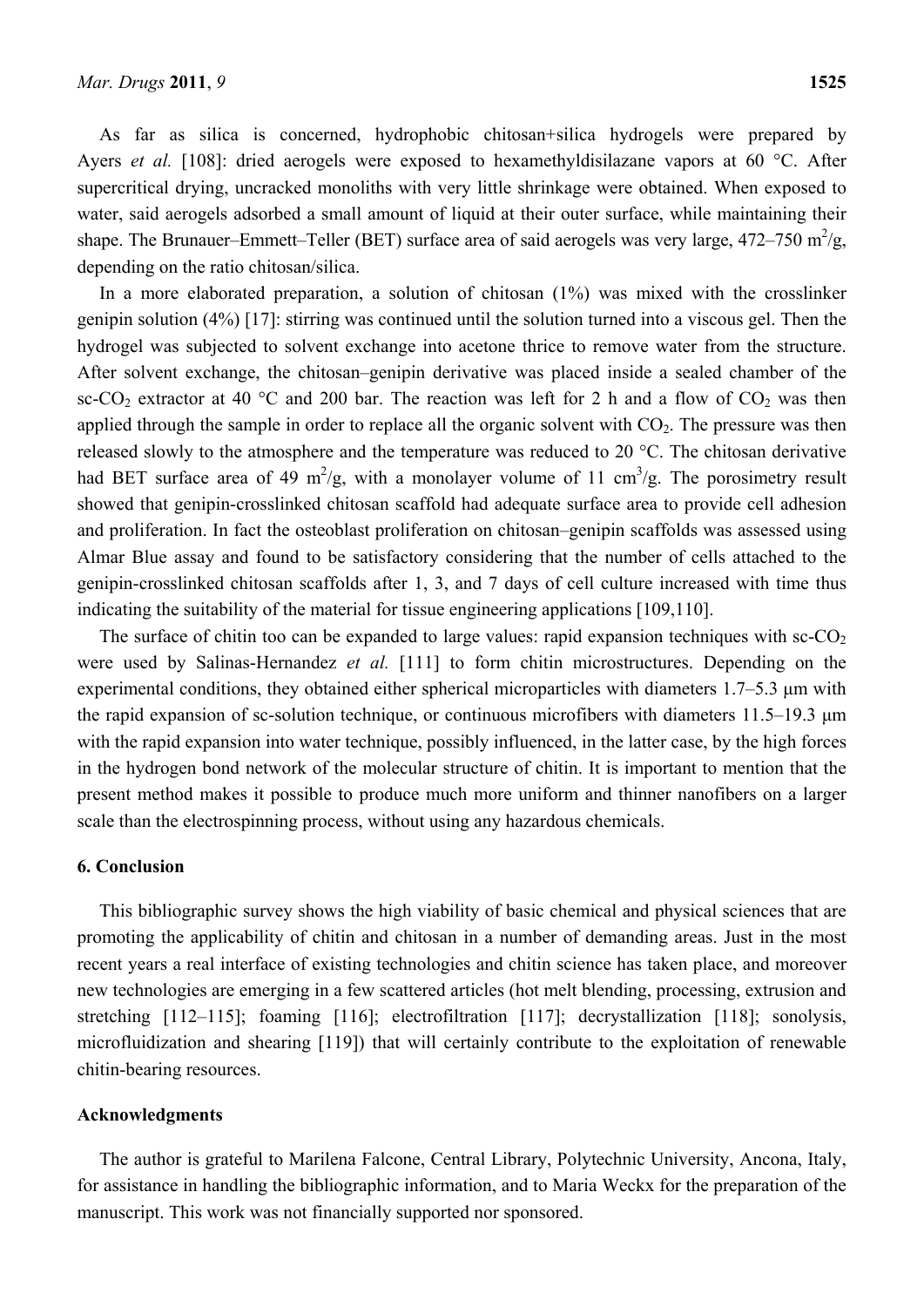# **References**

- 1. Muzzarelli, R.A.A. Chitosan composites with inorganics, morphogenetic proteins and stem cells, for bone regeneration. *Carbohydr. Polym.* **2011**, *83*, 1433–1445.
- 2. Muzzarelli, R.A.A. Chitins and chitosans for the repair of wounded skin, nerve, cartilage and bone. *Carbohydr. Polym.* **2009**, *76*, 167–182.
- 3. Jayakumar, R.; Chennazhi, K.P.; Srinivasan, S.; Nair, S.V.; Furuike, T.; Tamura, H. Chitin scaffolds in tissue engineering. *Int. J. Mol. Sci.* **2011**, *12*, 1876–1887.
- 4. Deng, C.; Li, F.F.; Griffith, M.; Ruel, M.; Suuronen, E.J. Application of chitosan-based biomaterials for blood vessel regeneration. *Polym. Org. Chem.* **2010**, *297*, 138–146.
- 5. Park, B.K.; Kim, M.M. Applications of chitin and its derivatives in biological medicine. *Int. J. Mol. Sci.* **2010**, *11*, 5153–5165.
- 6. Yang, T.L. Chitin-based materials in tissue engineering: Applications in soft tissue and epithelial organ. *Int. J. Mol. Sci.* **2011**, *12*, 1936–1963.
- 7. Muzzarelli, R.A.A.; Boudrant, J.; Meyer, D.; Manno, N.; DeMarchis, M.; Paoletti, M.G. Current views on fungal chitin/chitosan, human chitinases, food preservation, glucans, pectins and inulin: A tribute to Henri Braconnot, precursor of the carbohydrate polymers science, on the chitin bicentennial. *Carbohydr. Polym.* **2011**, in press.
- 8. Morris, G.A.; Kok, M.S.; Harding, S.E.; Adams, G.G. Polysaccharide drug delivery systems based on pectin and chitosan. *Biotechnol. Genet. Eng. Rev.* **2010**, *27*, 257–283.
- 9. Muzzarelli, R.A.A. Chitosans: New Vectors for Gene Therapy. In *Handbook of Carbohydrate Polymers: Development*, *Properties and Applications*; Ito, R., Matsuo, Y., Eds.; NOVA Publishers: Hauppauge, NY, USA, 2010; pp. 583–604.
- 10. Chaudhury, A.; Das, S. Recent advancement of chitosan-based nanoparticles for oral controlled delivery of insulin and other therapeutic agents. *AAPS PharmSciTech* **2011**, *12*, 10–20.
- 11. Petkar, K.C.; Chavhan, S.S.; Agatonovik-Kustrin, S.; Sawant, K.K. Nanostructured materials in drug and gene delivery: A review of the state of the art. *Crit. Rev. Ther. Drug Carrier Syst.* **2011**, *28*, 101–164.
- 12. Patel, M.P.; Patel, R.R.; Patel, J.K. Chitosan mediated targeted drug delivery system: A review. *J. Pharm. Pharm. Sci.* **2010**, *13*, 536–557.
- 13. Gupta, B.; Agarwal, R.; Alam, M.S. Textile-based smart wound dressings. *Indian J. Fibre Textile Res.* **2010**, *35*, 174–187.
- 14. Laurienzo, P. Marine polysaccharides in pharmaceutical applications: An overview. *Mar. Drugs*  **2010**, *8*, 2435–2465.
- 15. Kean, T.; Thanou, M. Biodegradation, biodistribution and safety of chitosan. *Adv. Drug Deliv. Rev.* **2010**, *62*, 3–11.
- 16. Muzzarelli, R.A.A. Chitin Nanostructures in Living Organisms. In *Chitin Formation and Diagenesis*; Gupta, S.N., Ed.; Springer: New York, NY, USA, 2011.
- 17. Muzzarelli, R.A.A. Genipin-chitosan hydrogels as biomedical and pharmaceutical aids. *Carbohydr. Polym.* **2009**, *77*, 1–9.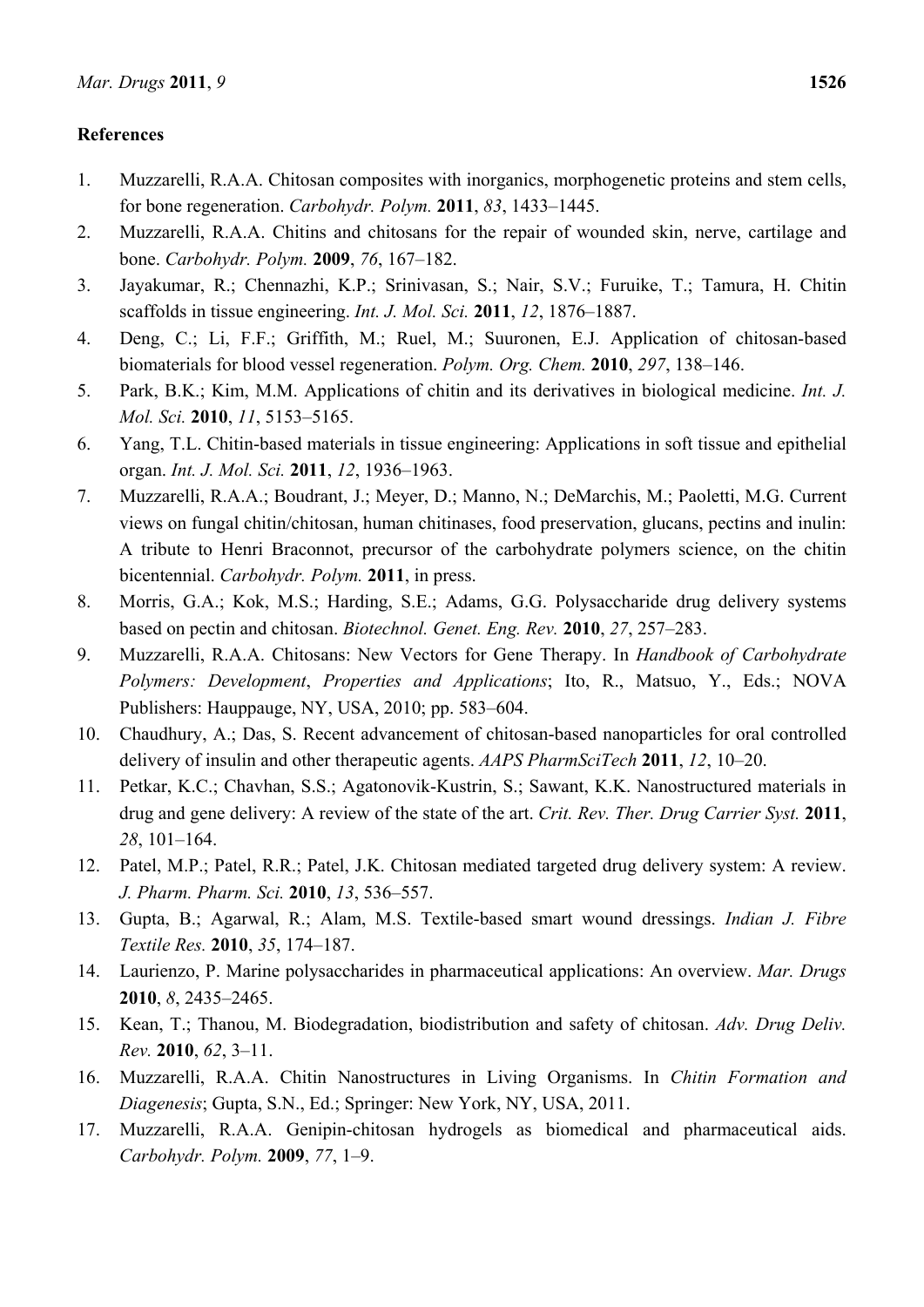- 18. Liu, Y.; Shi, X.W.; Kim, E.; Robinson, L.M.; Nye, C.K.; Ghodssi, R.; Rubloff, G.W.; Bentley, W.E.; Payne, G.F. Chitosan to electroaddress biological components in lab-on-a-chip devices. *Carbohydr. Polym.* **2011**, *84*, 704–708.
- 19. Ngah, W.S.W.; Teong, L.C.; Hanafiah, M.A.K.M. Adsorption of dyes and heavy metal ions by chitosan composites: A review. *Carbohydr. Polym.* **2011**, *83*, 1446–1456.
- 20. Quignard, F.; Di Renzo, F.; Guibal, E. From natural polysaccharides to materials for catalysis, adsorption, and remediation. *Top. Curr. Chem.* **2010**, *294*, 165–197.
- 21. Sanchez, C.; Belleville, P.; Popall, M.; Nicole, L. Applications of advanced hybrid organic-inorganic nanomaterials: from laboratory to market. *Chem. Soc. Rev.* **2011**, *40*, 696–753.
- 22. Jayakumar, R.; Prabaharan, M.; Nair, S.V.; Tamura, H. Novel chitin and chitosan nanofibers in biomedical applications. *Biotechnol. Adv.* **2010**, *28*, 142–150.
- 23. Liu, Z.H.; Zhang, Z.Y.; Zhou, C.R.; Jiao, Y.P. Hydrophobic modifications of cationic polymers for gene delivery. *Prog. Polym. Sci.* **2010**, *35*, 1144–1162.
- 24. Muzzarelli, R.A.A. Nanochitins and Nanochitosans, Paving the Way to Eco-Friendly and Energy-Saving Exploitation of Marine Resources. In *Comprehensive Polymer Science*, 2nd ed.; Hoefer, R., Ed.; Elsevier: Amsterdam, the Netherlands, 2011; Volume 10.
- 25. Zhang, J.L.; Xia, W.S.; Liu, P.; Cheng, Q.Y.; Tahirou, T.; Gu, W.X.; Li, B. Chitosan modification and pharmaceutical/biomedical applications. *Mar. Drugs* **2010**, *8*, 1962–1987.
- 26. Kumari, A.; Yadav, S.K.; Yadav, S.C. Biodegradable polymeric nanoparticles based drug delivery systems. *Colloids Surf. B* **2010**, *75*, 1–18.
- 27. Muzzarelli, R.A.A. Chitins and chitosans as immunoadjuvants and non-allergenic drug carriers. *Mar. Drugs* **2010**, *8*, 292–312.
- 28. Baldrick, P. The safety of chitosan as a pharmaceutical excipient. *Regul. Toxicol. Pharmacol.*  **2010**, *56*, 290–299.
- 29. Kose, R.; Kondo, T. Favorable 3D-network formation of chitin nanofibers dispersed in water prepared using aqueous counter collision. *Fiber* **2011**, *67*, 91–95.
- 30. Ifuku, S.; Nogi, M.; Abe, K.; Yoshioka, M.; Morimoto, M.; Saimoto, H.; Yano, H. Preparation of chitin nanofibers with a uniform width as alpha-chitin from crab shells. *Biomacromolecules*  **2009**, *10*, 1584–1588.
- 31. Ifuku, S.; Nogi, M.; Yoshioka, M.; Morimoto, M.; Yano, H.; Saimoto, H. Fibrillation of dried chitin into 10–20 nm nanofibers by a simple grinding method under acidic conditions. *Carbohydr. Polym.* **2010**, *81*, 134–139.
- 32. Shams, M.I.; Ifuku, S.; Nogi, M.; Oku, T.; Yano, H. Fabrication of optically transparent chitin nanocomposites. *Appl. Phys. A* **2011**, *102*, 325–331.
- 33. Ifuku, S.; Morooka, S.; Nakagaito, A.N.; Morimoto, M.; Saimoto, H. Preparation and characterization of optically transparent chitin nanofiber/(meth)acrylic resin composites. *Green Chem.* **2011**, *13*, 1708–1711.
- 34. Ifuku, S.; Morooka, S.; Morimoto, M.; Saimoto, H. Acetylation of chitin nanofibers and their transparent nanocomposite films. *Biomacromolecules* **2010**, *11*, 1326–1330.
- 35. Fan, Y.M.; Saito, T.; Isogai, A. Preparation of chitin nanofibers from squid pen beta-chitin by simple mechanical treatment under acid conditions. *Biomacromolecules* **2008**, *9*, 1919–1923.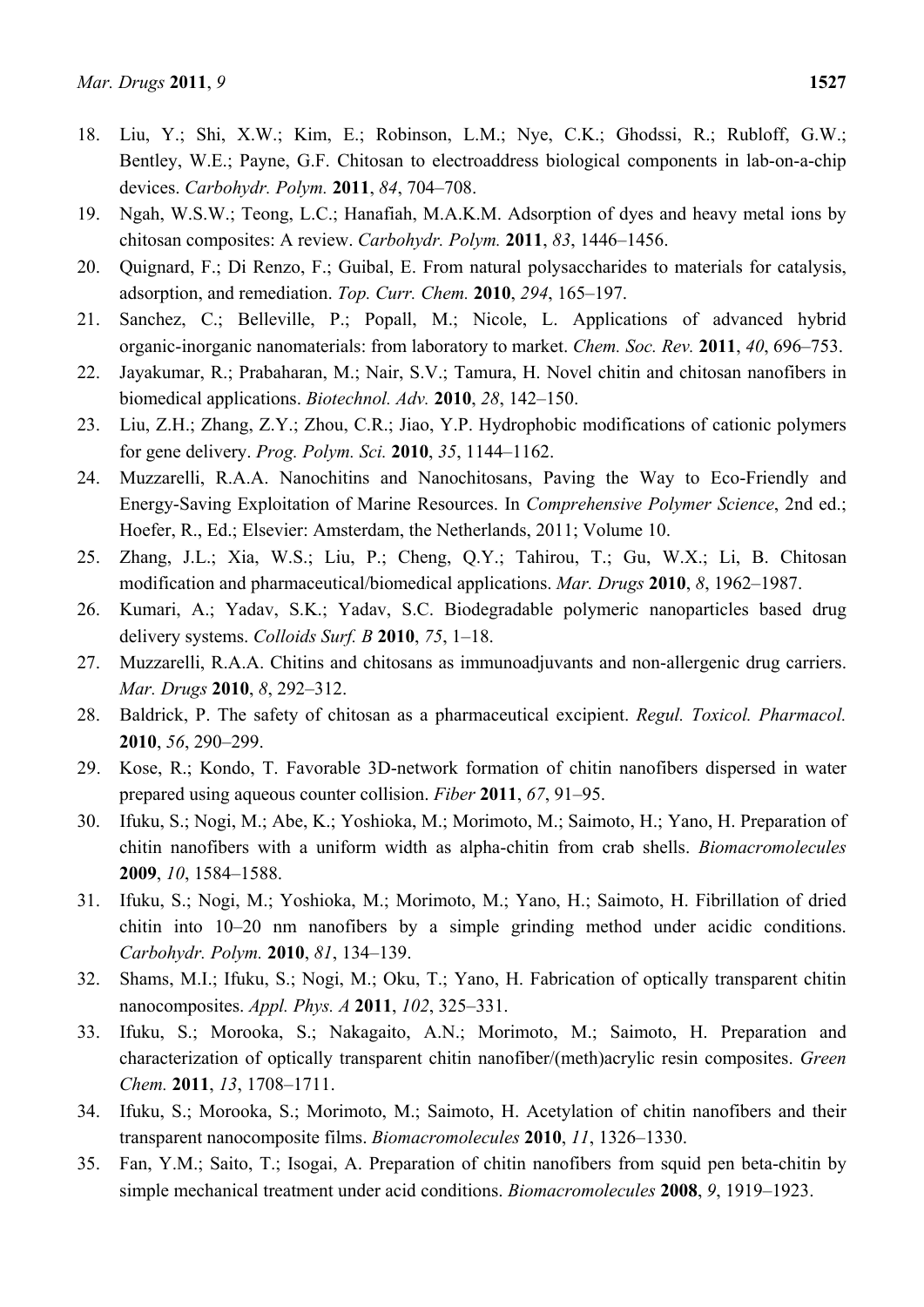- 36. Liu, D.G.; Wu, Q.L.; Chang, P.R.; Gao, G.Z. Self-assembled liquid crystal film from mechanically defibrillated chitosan nanofibers. *Carbohydr. Polym.* **2011**, *84*, 686–689.
- 37. Liu, D.G.; Chang, P.R.; Chen, M.D.; Wu, Q.L. Chitosan colloidal suspension composed of mechanically disassembled nanofibers. *J. Colloid Interface Sci.* **2010**, *354*, 637–643.
- 38. Watthanaphanit, A.; Supaphol, P.; Tamura, H.; Tokura, S.; Rujiravanit, R. Wet-spun alginate/chitosan whiskers nanocomposite fibers: Preparation, characterization and release characteristic of the whiskers. *Carbohydr. Polym.* **2010**, *79*, 738–746.
- 39. Fan, Y.M.; Saito, T.; Isogai, A. Individual chitin nano-whiskers prepared from partially deacetylated alpha-chitin by fibril surface cationization. *Carbohydr. Polym.* **2010**, *79*, 1046–1051.
- 40. Ifuku, S.; Nomura, R.; Morimoto, M.; Saimoto, H. Preparation of chitin nanofibers from mushrooms. *Materials* **2011**, *4*, 1417–1425.
- 41. Muzzarelli, R.A.A.; Morganti, P.; Morganti, G.; Palombo, P.; Palombo, M.; Biagini, G.; Mattioli-Belmonte, M.; Giantomassi, F.; Orlandi, F.; Muzzarelli, C. Chitin nanofibrils with chitosan glycolate composites as wound medicaments. *Carbohydr. Polym.* **2007**, *70*, 274–284.
- 42. Han, B.; Shi, X.L.; Xiao, J.Q.; Zhang, Y.; Chu, X.H.; Gu, J.Y.; Tan, J.J.; Gu, Z.Z.; Ding, Y.T. Influence of chitosan nanofiber scaffold on porcine endogenous retroviral expression and infectivity in pig hepatocytes. *World J. Gastroenterol.* **2011**, *17*, 2774–2780.
- 43. Ma, H.Y.; Burger, C.; Hsiao, B.S.; Chu, B. Ultrafine polysaccharide nanofibrous membranes for water purification. *Biomacromolecules* **2011**, *12*, 970–976.
- 44. Tzoumaki, M.V.; Moschakis, T.; Kiosseoglou, V.; Biliaderis, C.G. Oil-in-water emulsions stabilized by chitin nanocrystal particles. *Food Hydrocoll.* **2011**, *25*, 1521–1529.
- 45. Huang, C.; Chen, R.; Ke, Q.F.; Morsi, Y.; Zhang, K.H.; Mo, X.M. Electrospun collagen-chitosan-polyurethane nanofibrous scaffolds for tissue engineered tubular grafts. *Colloids Surf. B* **2011**, *82*, 307–315.
- 46. Hariraksapitak, P.; Supaphol, P. Preparation and properties of alpha-chitin-whisker-reinforced hyaluronan-gelatin nanocomposite scaffolds. *J. Appl. Polym. Sci.* **2010**, *117*, 3406–3418.
- 47. Yerlikaya, F.; Aktas, Y.; Capan, Y. LC-UV determination of melatonin from chitosan nanoparticles. *Chromatographia* **2010**, *71*, 967–970.
- 48. Hafner, A.; Lovric, J.; Voinovich, D.; Filipovic-Grcic, J. Melatonin-loaded lecithin/chitosan nanoparticles: Physicochemical characterisation and permeability through Caco-2 cell monolayers. *Int. J. Pharm.* **2009**, *381*, 205–213.
- 49. Kofuji, K.; Nakamura, M.; Isobe, T.; Murata, Y.; Kawashima, S. Stabilization of alpha-lipoic acid by complex formation with chitosan. *Food Chem.* **2008**, *109*, 167–171.
- 50. Chang, P.R.; Jian, R.J.; Yu, J.G.; Ma, X.F. Starch-based composites reinforced with novel chitin nanoparticles. *Carbohydr. Polym*. **2010**, *80*, 420–425.
- 51. Azeredo, H.M.C.; Mattoso, L.H.C.; Avena-Bustillos, R.J.; Ceotto, G.; Munford, M.L.; Wood, D.; McHugh, T.H. Nanocellulose reinforced chitosan composite films as affected by nanofiller loading and plasticizer content. *J. Food Sci.* **2010**, *75*, N1–N7.
- 52. Junkasem, J.; Rujiravanit, R.; Supaphol, P. Fabrication of alpha-chitin whisker-reinforced poly(vinyl alcohol) nanocomposite nanofibres by electrospinning. *Nanotechnology* **2006**, *17*, 4519–4528.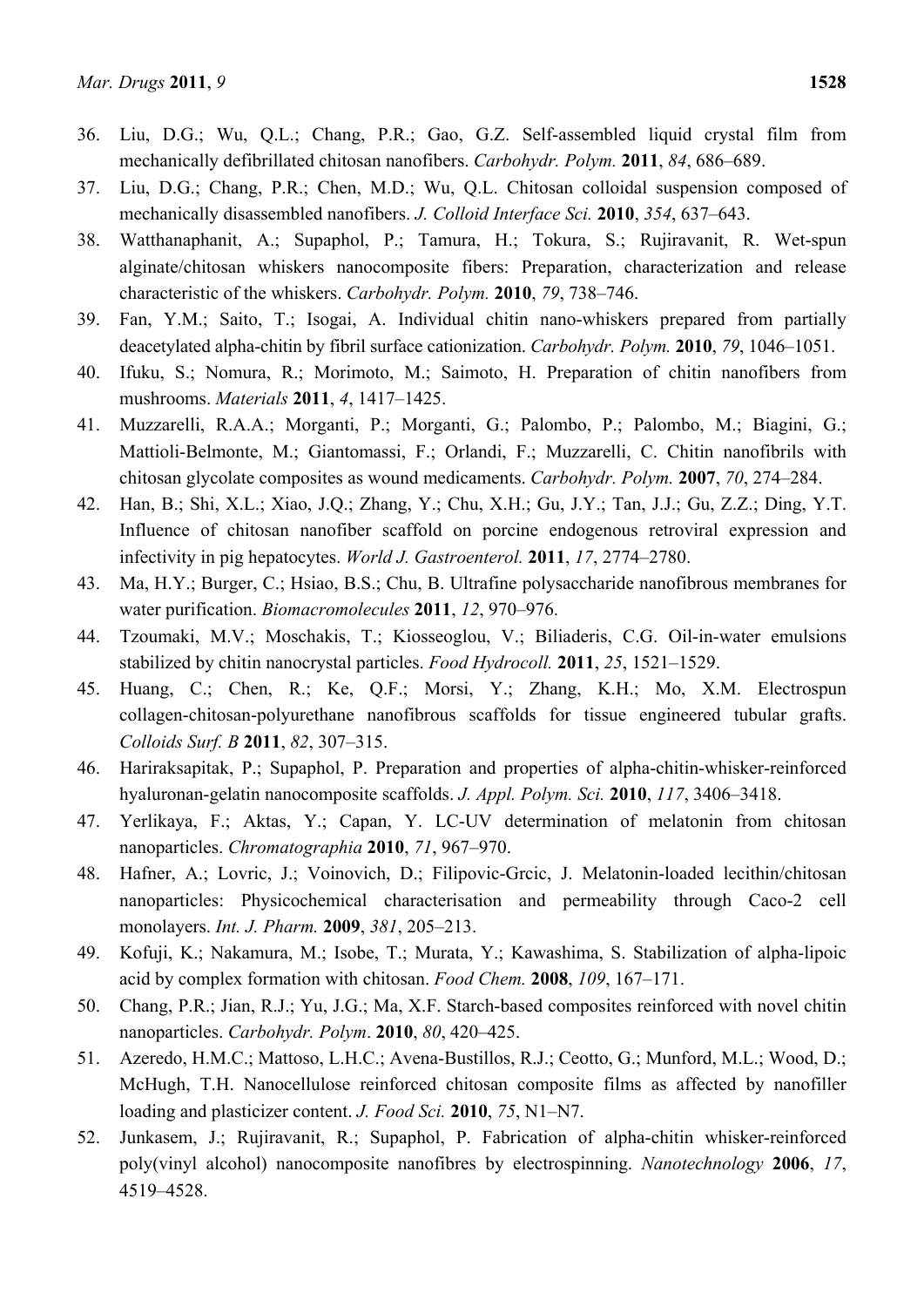- 53. Li, X.X.; Li, X.Y.; Ke, B.L.; Shi, X.W.; Du, Y.M. Cooperative performance of chitin whisker and rectorite fillers on chitosan films. *Carbohydr. Polym.* **2011**, *85*, 747–752.
- 54. Ezhova, Z.A.; Koval, E.M.; Zakharov, N.A.; Kalinnikov, V.T. Synthesis and physicochemical characterization of nanocrystalline chitosan-containing calcium carbonate apatites. *Russ. J. Inorg. Chem.* **2011**, *56*, 841–846.
- 55. Rizvi, R.; Cochrane, B.; Naguib, H.; Lee, P.C. Fabrication and characterization of melt-blended polylactide-chitin composites and their foams. *J. Cell. Plast.* **2011**, *47*, 282–299.
- 56. Nirmala, R.; Il, B.W.; Navamathavan, R.; El-Newehy, M.H.; Kim, H.Y. Preparation and characterizations of anisotropic chitosan nanofibers via electrospinning. *Macromol. Res.* **2011**, *19*, 345–350.
- 57. Cooper, A.; Bhattarai, N.; Kievit, F.M.; Rossol, M.; Zhang, M.Q. Electrospinning of chitosan derivative nanofibers with structural stability in an aqueous environment. *Phys. Chem. Chem. Phys.* **2011**, *13*, 9969–9972.
- 58. Jacobs, V.; Patanaik, A.; Anandjiwala, R.D.; Maaza, M. Optimization of Electrospinning Parameters for Chitosan Nanofibres. *Curr. Nanosci.* **2011**, *7*, 396–401.
- 59. Muzzarelli, R.A.A. Potential of chitin/chitosan-bearing materials for uranium recovery: An interdisciplinary review. *Carbohydr. Polym.* **2011**, *84*, 54–63.
- 60. Nirmala, R.; Navamathavan, R.; Kang, H.S.; El-Newehy, M.H.; Kim, H.Y. Preparation of polyamide-6/chitosan composite nanofibers by a single solvent system via electrospinning for biomedical applications. *Colloids Surf. B* **2011**, *83*, 173–178.
- 61. Nirmala, R.; Navamathavan, R.; El-Newehy, M.H.; Kim, H.Y. Preparation and electrical characterization of polyamide-6/chitosan composite nanofibers via electrospinning. *Mater. Lett.*  **2011**, *65*, 493–496.
- 62. Zhang, H.T.; Han, J.; Xue, Y.; Nie, H.L.; Zhu, L.M.; Branford-White, C.J. Surface Modification of Electrospun Nylon Nanofiber Based Dye Affinity Membrane and Its Application to Papain Adsorption. In *Proceedings of 3rd International Conference on Bioinformatics and Biomedical Engineering*, Beijing, China, 11–13 June 2009; Volume 1, pp. 955–958.
- 63. Hussain, A.; Collins, G.; Cho, C.H. Electrospun Chitosan-Based Nanofiber Scaffolds for Cardiac Tissue Engineering Applications. In *Proceedings of 2010 IEEE 36th Annual Northeast Bioengineering Conference*, New York, NY, USA, 26–28 March 2010; pp. 62–63.
- 64. Cynthia, W.; Shital, P.; Rui, C.; Owida, A.; Morsi, Y. Biomimetic electrospun gelatin-chitosan polyurethane for heart valve leaflets. *J. Mech. Med. Biol.* **2010**, *10*, 563–576.
- 65. Xie, D.M.; Huang, H.M.; Blackwood, K.; MacNeil, S. A novel route for the production of chitosan/polylactide-co-glycolide) graft copolymers for electrospinning. *Biomed. Mater.* **2011**, *5*, 159–167.
- 66. Skotak, M.; Leonov, A.P.; Larsen, G.; Noriega, S.; Subramanian, A. Biocompatible and biodegradable ultrafine fibrillar scaffold materials for tissue engineering by facile grafting of L-lactide onto chitosan. *Biomacromolecules* **2008**, *9*, 1902–1908.
- 67. Klossner, R.R.; Queen, H.A.; Coughlin, A.J.; Krause, W.E. Correlation of chitosan's rheological properties and its ability to electrospin. *Biomacromolecules* **2008**, *9*, 2947–2953.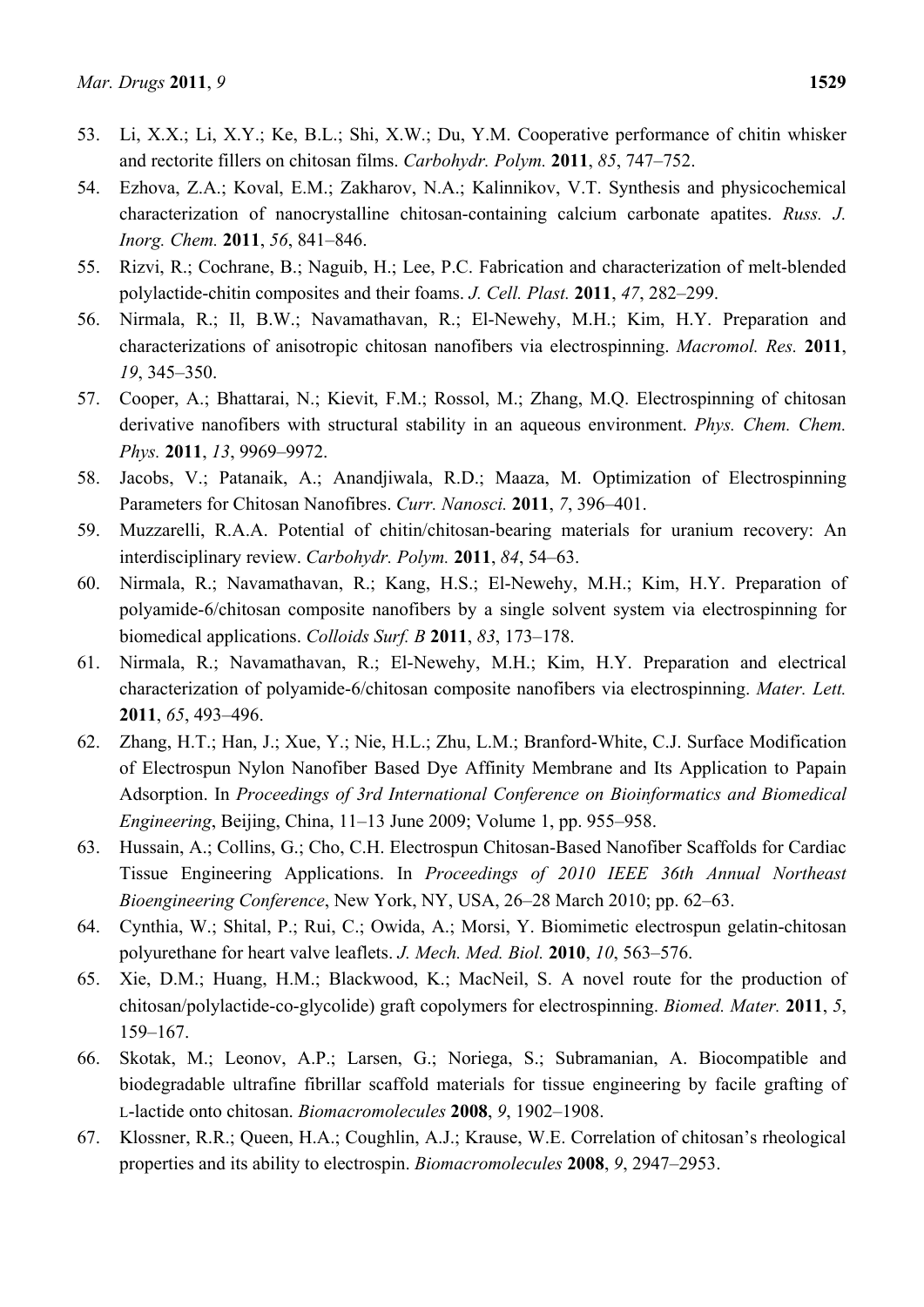- 68. Ziani, K.; Henrist, C.; Jerome, C.; Aqil, A.; Mate, J.I.; Cloots, R. Effect of nonionic surfactant and acidity on chitosan nanofibers with different molecular weights. *Carbohydr. Polym.* **2011**, *83*, 470–476.
- 69. Chen, H.L.; Huang, J.; Yu, J.H.; Liu, S.Y.; Gu, P. Electrospun chitosan-*graft*-poly (epsilon-caprolactone)/poly(epsilon-caprolactone) cationic nanofibrous mats as potential scaffolds for skin tissue engineering. *Int. J. Biol. Macromol.* **2011**, *48*, 13–19.
- 70. Shalumon, K.T.; Anulekha, K.H.; Chennazhi, K.P.; Tamura, H.; Nair, S.V.; Jayakumar, R. Fabrication of chitosan/poly(caprolactone) nanofibrous scaffold for bone and skin tissue engineering. *Int. J. Biol. Macromol.* **2011**, *48*, 571–576.
- 71. Feng, Z.Q.; Leach, M.K.; Chu, X.H.; Wang, Y.C.; Tian, T.A.; Shi, X.L.; Ding, Y.T.; Gu, Z.Z. Electrospun chitosan nanofibers for hepatocyte culture. *J. Biomed. Nanotechnol.* **2010**, *6*, 658–666.
- 72. Meng, Z.X.; Zheng, W.; Li, L.; Zheng, Y.F. Fabrication, characterization and *in vitro* drug release behavior of electrospun PLGA/chitosan nanofibrous scaffold. *Mater. Chem. Phys.* **2011**, *125*, 606–611.
- 73. Qian, Y.F.; Zhang, K.H.; Chen, F.; Ke, Q.F.; Mo, X.M. Cross-linking of gelatin and chitosan complex nanofibers for tissue-engineering scaffolds. *J. Biomater. Sci. Polym. Ed.* **2011**, *22*, 1099–1113.
- 74. Zhang, K.H.; Qian, Y.F.; Wang, H.S.; Fan, L.P.; Huang, C.; Mo, X.M. Electrospun silk fibroin-hydroxybutyl chitosan nanofibrous scaffolds to biomimic extracellular matrix. *J. Biomater. Sci. Polym. Ed.* **2011**, *22*, 1069–1082.
- 75. Almodovar, J.; Kipper, M.J. Coating electrospun chitosan nanofibers with polyelectrolyte multilayers using the polysaccharides heparin and *N*,*N*,*N*-trimethyl chitosan. *Macromol. Biosci.*  **2010**, *11*, 72–76.
- 76. Yang, D.Z.; Yu, K.; Ai, Y.F.; Zhen, H.P.; Nie, J.; Kennedy, J.F. The mineralization of electrospun chitosan/poly(vinyl alcohol) nanofibrous membranes. *Carbohydr. Polym.* **2010**, *84*, 990–996.
- 77. Espindola-Gonzalez, A.; Martinez-Hernandez, A.L.; Fernandez-Escobar, F.; Castano, V.M.; Brostow, W.; Datashvili, T.; Velasco-Santos, C. Natural-synthetic hybrid polymers developed via electrospinning: the effect of PET in chitosan/starch system. *Int. J. Mol. Sci.* **2010**, *12*, 1908–1920.
- 78. Kim, M.Y.; Lee, J. Chitosan fibrous 3D networks prepared by freeze drying. *Carbohydr. Polym.*  **2011**, *84*, 1329–1336.
- 79. Seo, H.; Matsumoto, H.; Hara, S.; Minagawa, M.; Tanioka, A.; Yako, H.; Yamagata, Y.; Inoue, K. Preparation of polysaccharide nanofiber fabrics by electrospray deposition: Additive effects of polyethylene oxide. *Polym. J.* **2005**, *37*, 391–398.
- 80. Horzum, N.; Boyaci, E.; Eroglu, A.E.; Shahwan, T.; Demir, M.M. Sorption efficiency of chitosan nanofibers toward metal ions at low concentrations. *Biomacromolecules* **2010**, *11*, 3301–3308.
- 81. Zhuang, X.P.; Li, Z.; Kang, W.M.; Cheng, B.W. Electrospun antibacterial chitosan/poly(vinyl alcohol) nanofibers containing silver nanoparticles. *New Mater. Adv. Mater.* **2011**, *152–153*, 1333–1336.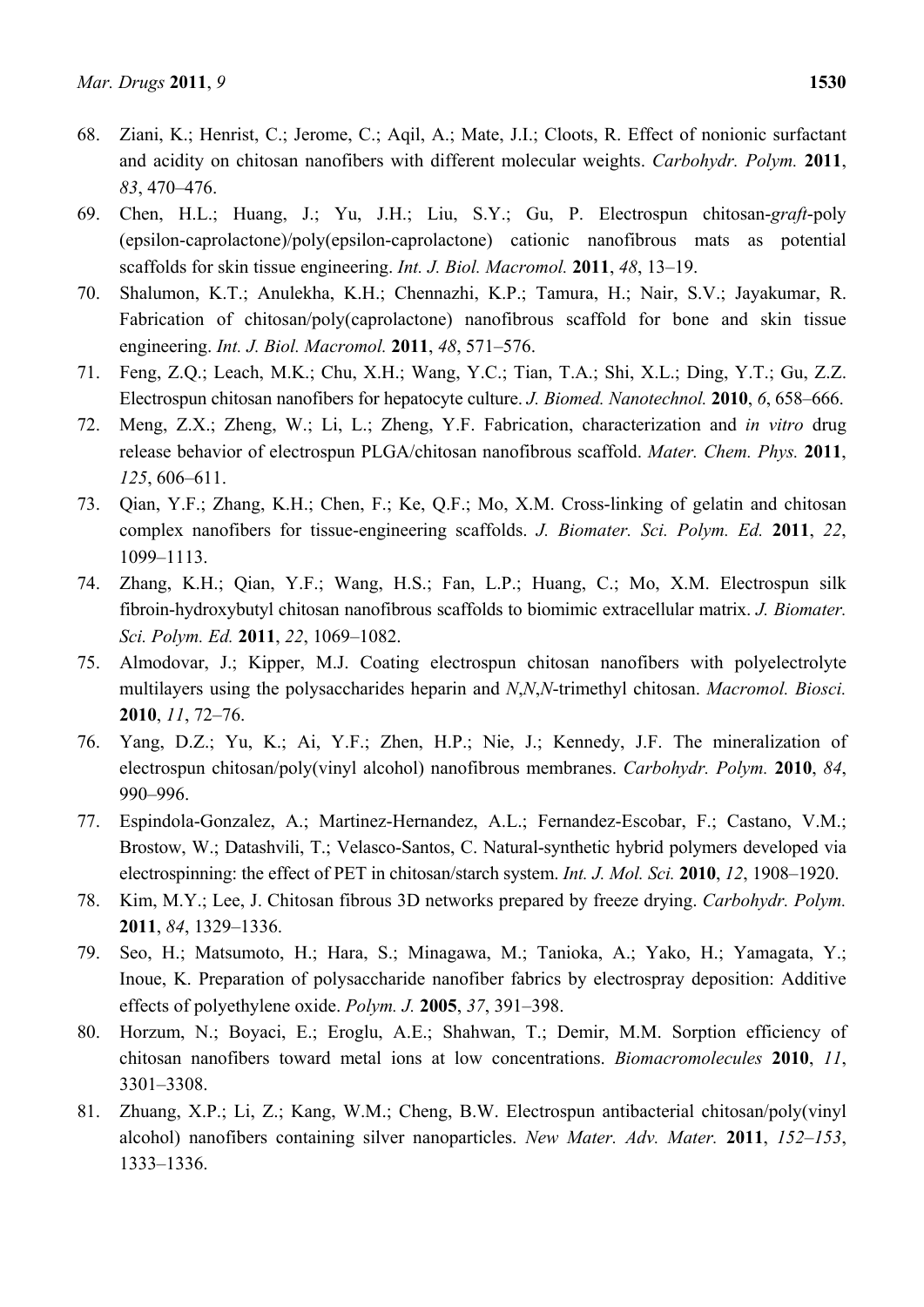- 82. Su, P.; Wang, C.J.; Yang, X.Y.; Chen, X.Y.; Gao, C.Y.; Feng, X.X.; Chen, J.Y.; Ye, J.A.; Gou, Z.R. Electrospinning of chitosan nanofibers: The favorable effect of metal ions. *Carbohydr. Polym.* **2011**, *84*, 239–246.
- 83. Uygun, A.; Kiristi, M.; Oksuz, L.; Manolache, S.; Ulusoy, S. Hydrazine plasma modification of chitosan for antibacterial activity and nanofiber applications. *Carbohydr. Res.* **2011**, *346*, 259–265.
- 84. Huang, C.C.; Lou, C.W.; Lu, C.T.; Huang, S.H.; Chao, C.Y.; Lin, J.H. Evaluation of the Preparation and Biocompatibility of Poly(vinyl alcohol)(PVA)/chitosan Composite Electrospun Membranes. *Adv. Mater. Res.* **2010**, *123–125*, 975–978.
- 85. Swatloski, R.P.; Spear, S.K.; Holbrey, J.D.; Rogers, R.D. The dissolution of cellulose in ionic liquids. *J. Am. Chem. Soc.* **2002**, *124*, 4974–4975.
- 86. Xie, H.B.; Zhang, S.B.; Li, S.H. Chitin and chitosan dissolved in ionic liquids as reversible sorbents of CO2. *Green Chem.* **2006**, *8*, 630–633.
- 87. Yamazaki, S.; Takegawa, A.; Kaneko, Y.; Kadokawa, J.; Yamagata, M.; Ishikawa, M. Performance of electric double-layer capacitor with acidic cellulose-chitin hybrid gel electrolyte. *J. Electrochem. Soc.* **2010**, *157*, A203–A208.
- 88. Prasad, K.; Murakami, M.; Kaneko, Y.; Takada, A.; Nakamura, Y.; Kadokawa, J. Weak gel of chitin with ionic liquid, 1-allyl-3-methylimidazolium bromide. *Int. J. Biol. Macromol.* **2009**, *45*, 221–225.
- 89. Park, T.J.; Jung, Y.J.; Choi, S.W.; Park, H.; Kim, H.; Kim, E.; Lee, S.H.; Kim, J.H. Native chitosan/cellulose composite fibers from an ionic liquid via electrospinning. *Macromol. Res.*  **2011**, *19*, 213–215.
- 90. Takegawa, A.; Murakami, M.; Kaneko, Y.; Kadokawa, J. Preparation of chitin/cellulose composite gels and films with ionic liquids. *Carbohydr. Polym.* **2010**, *79*, 85–90.
- 91. Wu, Y.; Sasaki, T.; Irie, S.; Sakurai, K. A novel biomass-ionic liquid platform for the utilization of native chitin. *Polymer* **2008**, *49*, 2321–2327.
- 92. Kadokawa, J.; Takegawa, A.; Mine, S.; Prasad, K. Preparation of chitin nanowhiskers using an ionic liquid and their composite materials with polyvinyl alcohol. *Carbohydr. Polym.* **2011**, *84*, 1408–1412.
- 93. Wang, W.T.; Zhu, J.; Wang, X.L.; Huang, Y.; Wang, Y.Z. Dissolution behavior of chitin in ionic liquids. *J. Macromol. Sci. B* **2010**, *49*, 528–541.
- 94. Qin, Y.; Lu, X.M.; Sun, N.; Rogers, R.D. Dissolution or extraction of crustacean shells using ionic liquids to obtain high molecular weight purified chitin and direct production of chitin films and fibers. *Green Chem.* **2010**, *12*, 968–971.
- 95. Zhou, C.J.; Wu, Q.L. A novel polyacrylamide nanocomposite hydrogel reinforced with natural chitosan nanofibers. *Colloids Surf. B* **2011**, *84*, 155–162.
- 96. Hua, D.B.; Jiang, J.L.; Kuang, L.J.; Jiang, J.; Zheng, W.; Liang, H.J. Smart chitosan-based stimuli-responsive nanocarriers for the controlled delivery of hydrophobic pharmaceuticals. *Macromolecules* **2011**, *44*, 1298–1302.
- 97. Chen, A.N.; Luo, Z.P.; Akbulut, M. Ionic liquid mediated auto-templating assembly of CaCO3-chitosan hybrid nanoboxes and nanoframes. *Chem. Commun.* **2011**, *47*, 2312–2314.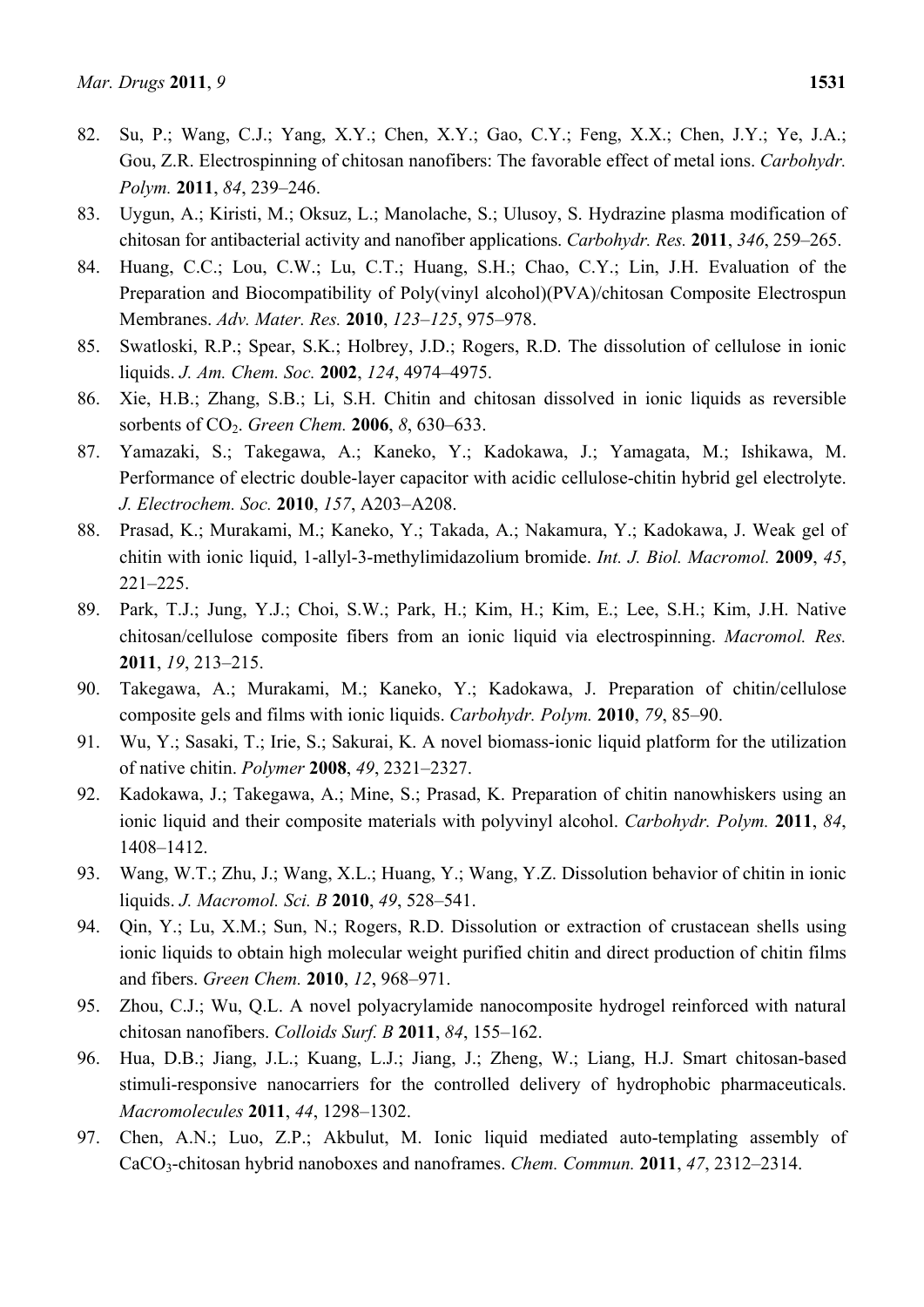- 98. Lin, J.H.; He, C.Y.; Pang, X.J.; Hu, K.C. Amperometric immunosensor for prostate specific antigen based on gold nanoparticles/ionic liquid/chitosan hybrid film. *Anal. Lett.* **2011**, *44*, 908–921.
- 99. Safavi, A.; Farjami, F. Electrodeposition of gold-platinum alloy nanoparticles on ionic liquid-chitosan composite film and its application in fabricating an amperometric cholesterol biosensor. *Biosens. Bioelectron.* **2011**, *26*, 2547–2552.
- 100. Silva, S.S.; Duarte, A.R.C.; Carvalho, A.P.; Mano, J.F.; Reis, R.L. Green processing of porous chitin structures for biomedical applications combining ionic liquids and supercritical fluid technology. *Acta Biomater.* **2011**, *7*, 1166–1172.
- 101. Moribe, K.; Tozuka, Y.; Yamamoto, K. Supercritical carbon dioxide processing of active pharmaceutical ingredients for polymorphic control and for complex formation. *Adv. Drug Deliv. Rev.* **2008**, *60*, 328–338.
- 102. Jovanovic, N.; Bouchard, A.; Hofland, G.W.; Witkamp, G.J.; Crommelin, D.J.A.; Jiskoot, W. Stabilization of proteins in dry powder formulations using supercritical fluid technology. *Pharm. Res.* **2004**, *21*, 1955–1969.
- 103. Diez-Municio, M.; Montilla, A.; Herrero, M.; Olano, A.; Ibanez, E. Supercritical CO<sub>2</sub> impregnation of lactulose on chitosan: A comparison between scaffolds and microspheres form. *J. Supercrit. Fluids* **2011**, *57*, 73–79.
- 104. Casettari, L.; Castagnino, E.; Stolnik, S.; Lewis, A.; Howdle, S.M.; Illum, L. Surface Characterisation of Bioadhesive PLGA/Chitosan Microparticles Produced by Supercritical Fluid Technology. *Pharm. Res.* **2011**, *28*, 1668–1682.
- 105. Cardea, S.; Pisanti, P.; Reverchon, E. Generation of chitosan nanoporous structures for tissue engineering applications using a supercritical fluid assisted process. *J. Supercrit. Fluids* **2010**, *54*, 290–295.
- 106. Robitzer, M.; Tourrette, A.; Horga, R.; Valentin, R.; Boissiere, M.; Devoisselle, J.M.; Di Renzo, F.; Quignard, F. Nitrogen sorption as a tool for the characterisation of polysaccharide aerogels. *Carbohydr. Polym.* **2011**, *85*, 44–53.
- 107. El Kadib, A.; Molvinger, K.; Cacciaguerra, T.; Bousmina, M.; Brunel, D. Chitosan templated synthesis of porous metal oxide microspheres with filamentary nanostructures. *Microporous Mesoporous Mater.* **2011**, *142*, 301–307.
- 108. Ayers, M.R.; Hunt A.J. Synthesis and properties of chitosan-silica hybrid aerogels. *J. Non-Cryst. Solids* **2001**, *285*, 123–127.
- 109. Rinki, K.; Dutta, P.K.; Hunt, A.J.; Clark, J.H.; Macquarrie, D.J. Preparation of chitosan based scaffolds using supercritical carbon dioxide. *Macromol. Symp.* **2009**, *277*, 36–42.
- 110. Rinki, K.; Dutta, P.K. Physicochemical and biological activity study of genipin-crosslinked chitosan scaffolds prepared by using supercritical carbon dioxide for tissue engineering applications. *Int. J. Biol. Macromol.* **2010**, *46*, 261–266.
- 111. Salinas-Hernandez, R.; Ruiz-Trevino, F.A.; Ortiz-Estrada, C.H.; Luna-Barcenas, G.; Prokhorov, Y.; Alvarado, J.F.J.; Sanchez, I.C. Chitin microstructure formation by rapid expansion techniques with supercritical carbon dioxide. *Ind. Eng. Chem. Res.* **2009**, *48*, 769–778.
- 112. Rizvi, R.; Cochrane, B.; Naguib, H.; Lee, P.C. Fabrication and characterization of melt-blended polylactide-chitin composites and their foams. *J. Cell. Plast.* **2011**, *47*, 282–299.